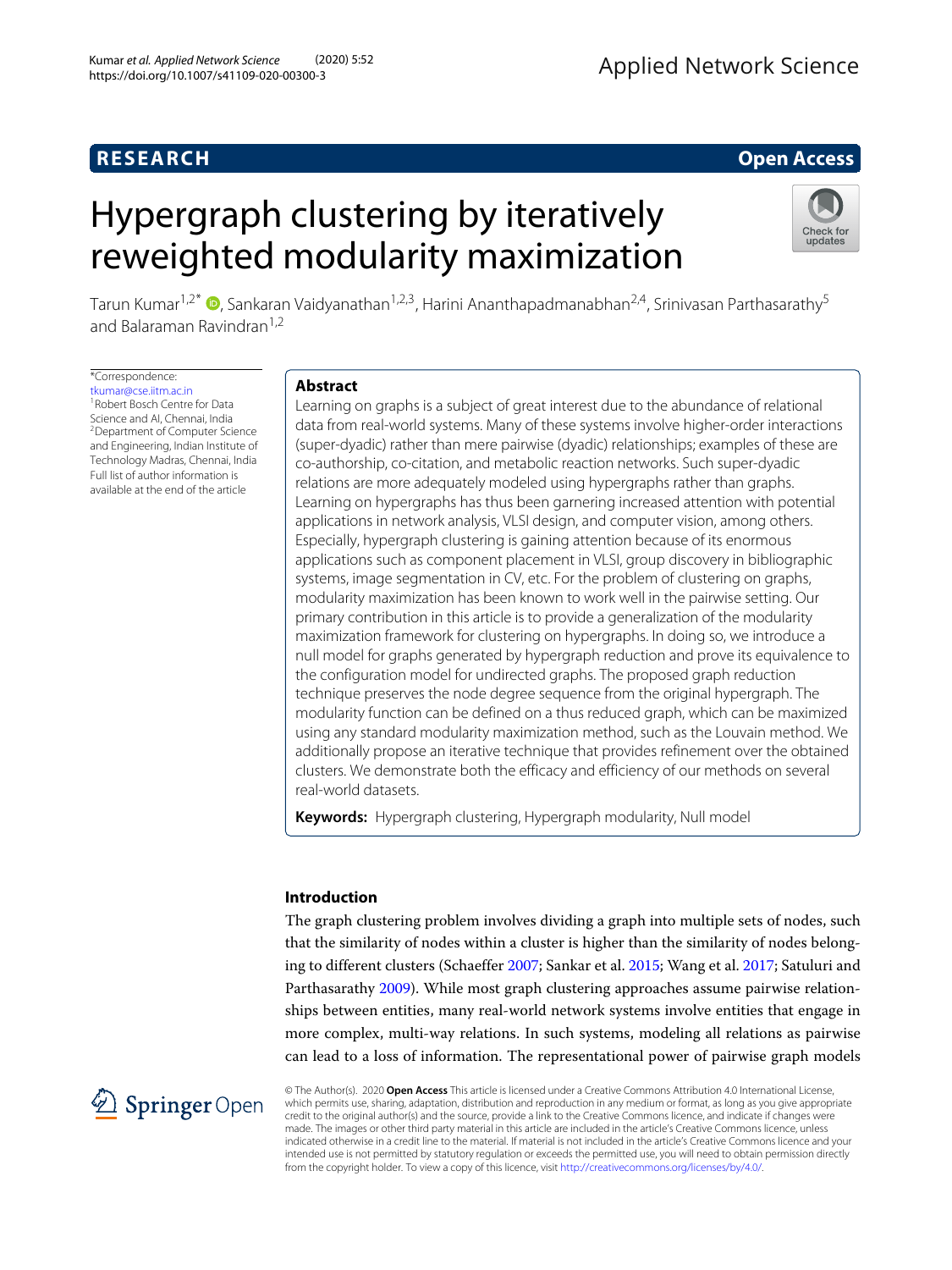is insufficient to capture higher-order information and present it for analysis or learning tasks.

These systems can be more precisely modeled using *hypergraphs* where nodes represent the interacting components, and hyperedges capture higher-order interactions (Bretto and et al. [2013;](#page-20-1) Klamt et al. [2009;](#page-20-2) Satchidanand et al. [2014;](#page-21-3) Lung et al. [2018\)](#page-20-3). A hyperedge can capture a multi-way relation; for example, in a co-authorship network, where nodes represent authors, a hyperedge could represent a group of authors who collaborated for a common paper. If this were modeled as a graph, we would be able to see which two authors are collaborating, but would not see if multiple authors worked on the same paper. This suggests that the hypergraph representation is not only more information-rich but is also conducive to higher-order learning tasks by virtue of its structure. Indeed, there is a recently expanding interest in research in learning on hypergraphs (Zhang et al. [2018;](#page-21-4) Kumar et al. [2020;](#page-20-4) Zhao et al. [2018;](#page-21-5) Saito et al. [2018;](#page-20-5) Feng et al. [2018;](#page-20-6) Chodrow and Mellor [2019\)](#page-20-7).

Analogous to the graph clustering task, *Hypergraph clustering* seeks to discover densely connected components within a hypergraph (Schaeffer [2007\)](#page-21-0). This has been the subject of several research works by various communities with applications to various problems such as VLSI placement (Karypis and Kumar [1998\)](#page-20-8), discovering research groups (Kamiński et al.  $2019$ ), image segmentation (Kim et al.  $2011$ ), de-clustering for parallel databases (Liu and Wu [2001\)](#page-20-11) and modeling eco-biological systems (Estrada and Rodriguez-Velazquez [2005\)](#page-20-12), among others. A few early works on hypergraph clustering (Leordeanu and Sminchisescu [2012;](#page-20-13) Bulo and Pelillo [2013;](#page-20-14) Agarwal et al. [2005;](#page-20-15) Shashua et al. [2006;](#page-21-6) Liu et al. [2010\)](#page-20-16) are confined to *k*-uniform hypergraphs where each hyperedge connects exactly *k* number of nodes. However, most of the real-world hypergraphs have arbitrary-sized hyperedges, which makes these methods unsuitable for several practical applications. Within the machine learning community, Zhou et al. [\(2007\)](#page-21-7), were among the earliest to look at learning on non-uniform hypergraphs. They sought to support *spectral clustering* methods (for example see Shi and Malik [\(2000\)](#page-21-8); Ng et al. [\(2002\)](#page-20-17)) on hypergraphs and defined a suitable hypergraph Laplacian for this purpose. This effort, like many other existing methods for hypergraph learning, makes use of a reduction of the hypergraph to a graph (Agarwal et al. [2006\)](#page-19-0) and has led to follow-up work (Louis [2015\)](#page-20-18). Spectral based methods involve expensive computations to determine the eigenvector (multiple eigenvectors in case of multiple clusters), which makes these methods less suitable for large hypergraphs.

An alternative methodology for clustering on simple graphs (those with just dyadic relations) is *modularity maximization* (Newman [2006\)](#page-20-19). This class of methods, in addition to providing a useful metric for evaluating cluster quality through the *modularity* function, also returns the number of clusters automatically and avoids the expensive eigenvector computation step - typically associated with other popular methods such as spectral clustering. In practice, a greedy optimization algorithm known as the Louvain method (Blondel et al. [2008\)](#page-20-20) is commonly used, as it is known to be fast and scalable and can operate on large graphs.

Kindly note that this paper is a significantly extended version of our work titled A New Measure of Modularity in Hypergraphs: Theoretical Insights and Implications for Effective Clustering (Kumar et al. [2019\)](#page-20-21), presented at *The 8<sup>th</sup> International Conference on Complex Networks and* their Applications.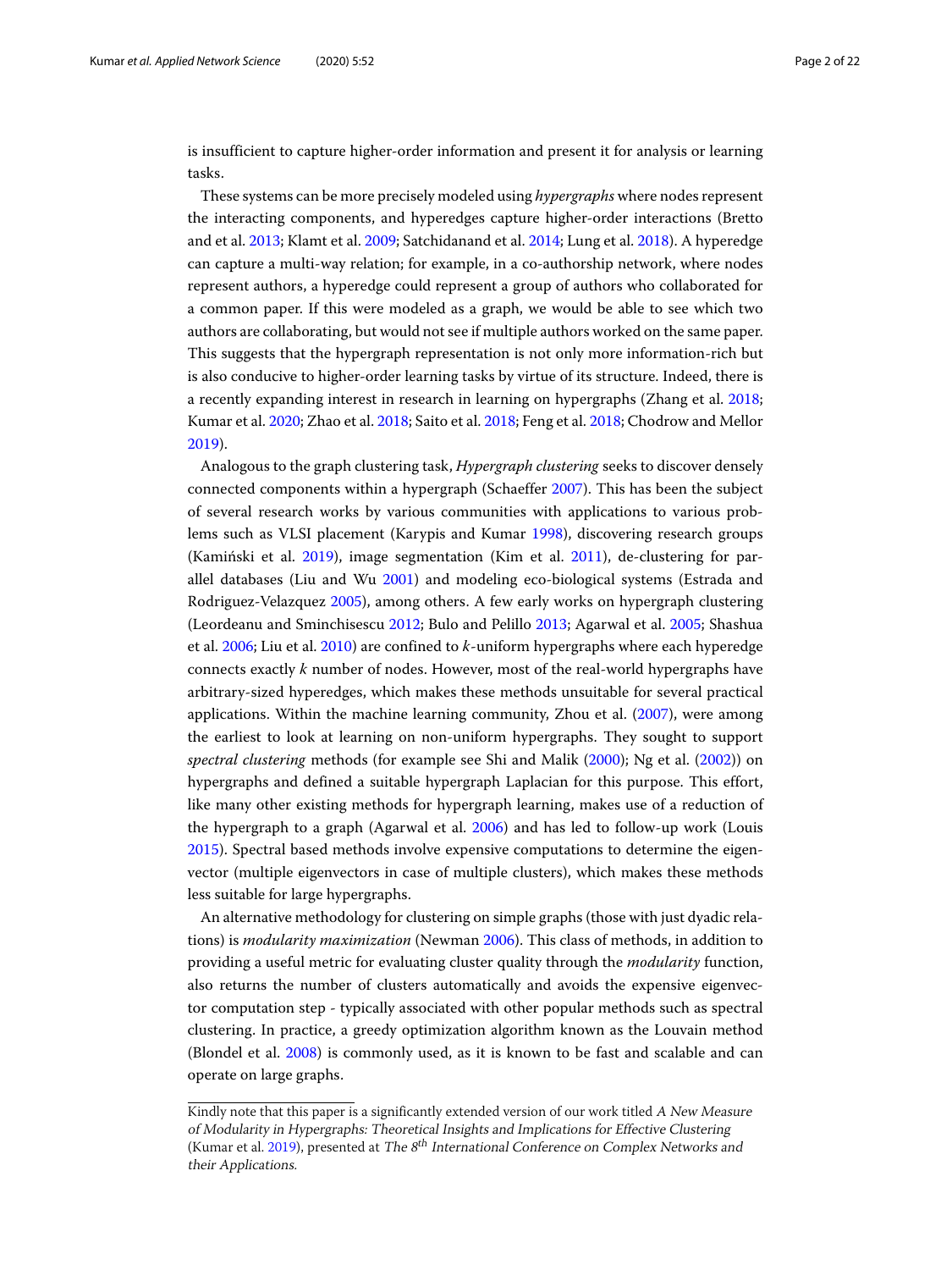However, extending the modularity function to hypergraphs is a non-trivial task, as a node-degree preserving null model would be required, analogous to the graph setting. A straightforward procedure would be to leverage clique reduction, to reduce a hypergraph to a simple graph and then apply a conventional modularity-based solution. Such an approach ignores the underlying super-dyadic nature of interactions and thus loses critical information. Additionally, a clique reduction method would not preserve the node degree sequence of the original hypergraph, which is vital for the null model that modularity maximization techniques are typically based on.

Recently, there have been several attempts to define the null models on the hypergraphs. Chodrow [\(2019\)](#page-20-22) proposed a Monte Carlo Markov Chain based method, in which random hypergraphs are generated by pairwise reshuffling the edges in the bipartite projection. A more recent study involves the generalization of the celebrated Chung-Lu random graph model (Chung and Lu [2002\)](#page-20-23) to hypergraphs, and employs it to solve the problem of hypergraph clustering (Kamiński et al.  $2019$ ). The hypergraph modularity objective proposed by Kaminski et al. ([2019\)](#page-20-9) only counts the participation of hyperedges completely contained inside a cluster. Though this assumption enables the analytic tractability of the solution, it limits its applicability to real world hypergraphs where hyperedges can be of arbitrary size. There exists a parallel line of inquiry where hypergraphs are viewed as simplicial complexes, and null models are defined through the preservation of topological features of interest (Giusti et al. [2016;](#page-20-24) Courtney and Bianconi [2016;](#page-20-25) Young et al. [2017\)](#page-21-9). Such mod-els make a strong assumption - that of subset-inclusion<sup>[1](#page-2-0)</sup>, which may not hold often in real-world data.

Unlike edges in graphs, there are different ways to cut a hyperedge. Depending on where a hyperedge is cut, the proportion and assignments of nodes on different sides of the cut will change, influencing the resultant clustering (Veldt et al. [2020\)](#page-21-10). One way of incorporating the information from the hypergraph's structural properties is to introduce weights along hyperedges. These weights can be determined based on a measure or a function of the input data. For example researchers (Satchidanand et al. [2015\)](#page-20-26) have used the Hellinger distance to weight hyperedges for transductive inference tasks. While this is a supervised metric, one can also consider unsupervised hyperedge weighting schemes that incorporate hyperedge information. One way of incorporating information based on properties of hyperedges or their vertices, is to introduce hyperedge weights based on a metric or function of the data. Building on this idea, we make the following contributions in this work :

- (["Hypergraph modularity"](#page-4-0) section): We define a null model for graphs generated by hypergraph reduction that preserves the hypergraph node degree sequence. Using this null model and the proposed reduction, we define a modularity function that can be used in conjunction with the popular Louvain method to find hypergraph clusters.
- (["Iterative hyperedge reweighting"](#page-7-0) section): We propose a generic iterative refinement procedure for hypergraph clustering. This refinement is done by reweighting hyperedges and operates natively on the hypergraph structure.

<span id="page-2-0"></span><sup>&</sup>lt;sup>1</sup>Subset inclusion assumes that, for each hyperedge, any subset of the nodes is also a hyperedge. For example, if authors (A, B, C, D) publish a paper together and form a hyperedge in a co-authorship hypergraph, subset-inclusion would also include all possible subsets such as (A, B), (B, C, D), etc. as observed hyperedges, which may not hold in the real-world datasets.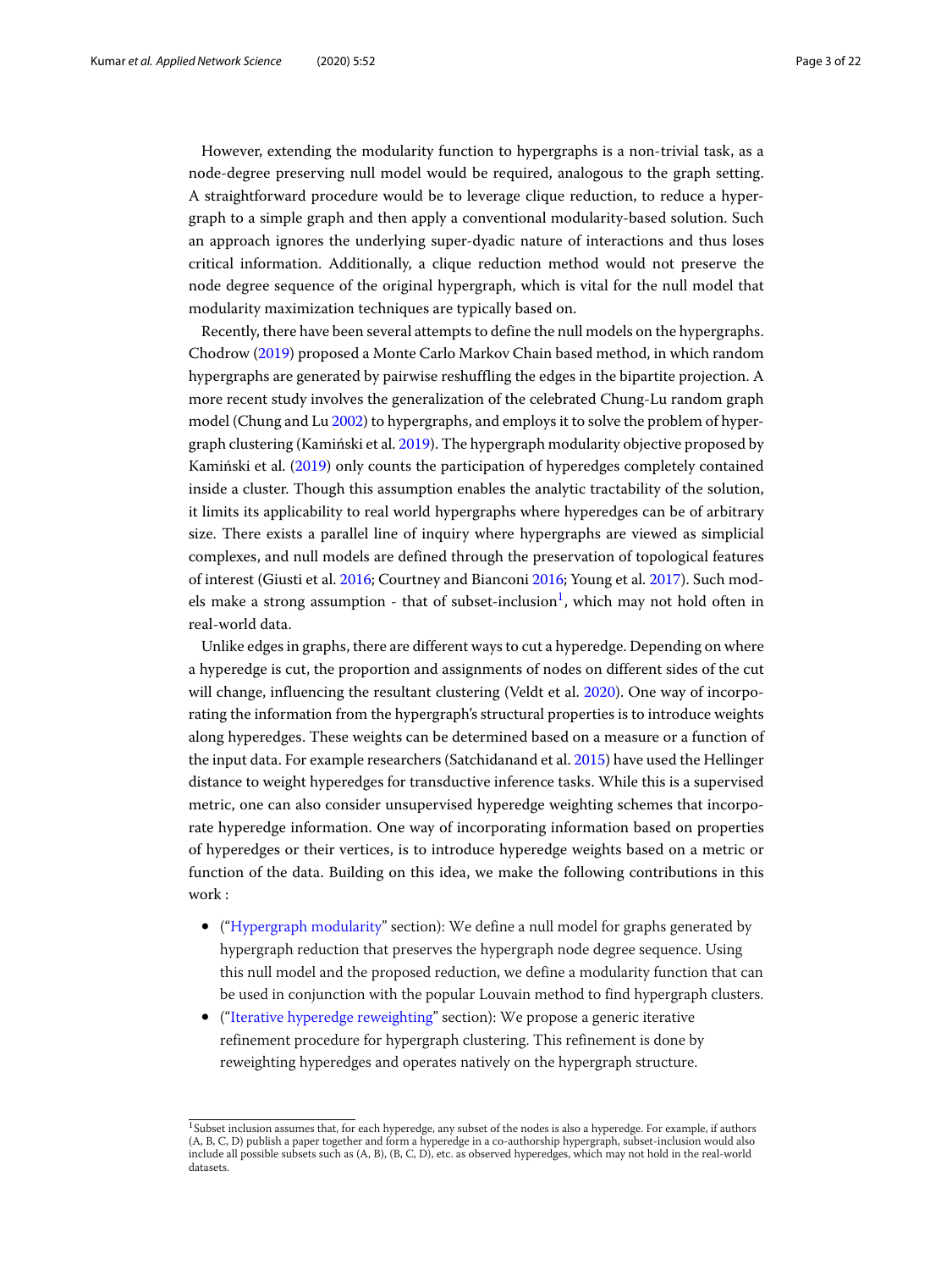- (["Evaluation on ground truth"](#page-11-0) section): We perform extensive experiments with the resultant algorithm, titled Iteratively Reweighted Modularity Maximization (IRMM), on a wide range of real-world datasets and demonstrate both its efficacy and efficiency over state-of-the-art methods. We empirically establish that the hypergraph based methods perform better than their graph-based counterparts.
- (["Results and analysis"](#page-14-0) section): We investigate the effect of the reweighting procedure and show that the proposed refinements indeed help us to achieve balanced hyperedge cuts. Furthermore, the experimental results demonstrate that the proposed iterative scheme helps achieve better results over their equivalent non-iterative methods on all datasets.
- (["Results and analysis"](#page-14-0) section): We examine the scalability of the hypergraph modularity maximization algorithm using synthetic data.

#### **Background**

#### **Hypergraphs**

Let *V* be a finite set of nodes and *E* be a collection of subsets of *V* that are collectively exhaustive. For a  $w \in \mathbb{R}^{|E|}_+$ ,  $G = (V, E, w)$  is a hypergraph, with vertex set  $V$  and hyperedge set *E*. Each hyperedge *e* has a positive weight *w*(*e*) associated with it. The number of vertices can be denoted by  $n = |V|$  and the number of hyperedges can be denoted by  $m = |E|$ .

While a traditional graph edge has just two nodes, a hyperedge can connect multiple nodes. For a vertex *v*, we can write its degree as  $d(v) = \sum_{e \in E, v \in e} w(e)$ . The degree of a hyperedge *e* is the count of nodes it contains; we can write this as  $\delta(e) = |e|$ .

The hypergraph incidence matrix *H* is given by  $h(v, e) = 1$  if vertex *v* is in hyperedge *e*, and 0 otherwise. *W*,  $D_v$  and  $D_e$  are the hyperedge weight matrix, vertex degree matrix and edge degree matrix respectively; *W* and  $D_e$  are diagonal matrices of size  $m \times m$ , and  $D_v$  is a diagonal matrix of size  $n \times n$ .

**Clique Reduction:** For a given hypergraph, one can compute its *clique reduction* (Hadley et al. [1992\)](#page-20-27) by substituting each hyperedge with a clique induced by its node-set. For a hypergraph with incidence matrix *H*, the adjacency matrix of its clique reduction can be written as:

 $A^{clique} = HWH^T$ 

To remove the self-loops, we may subtract  $D<sub>v</sub>$  from the above expression. The resultant  $clique$  reduction becomes  $A^{clique} = HWH^T - D_{\nu}$ 

### **Modularity**

When clustering graphs, it is desirable to cut as few edges (or edges with lesser weights in case of weighted graphs) within a cluster as possible. Modularity is a metric of clustering quality that measures whether the number of within-cluster edges is greater than its expected value. In Newman [\(2006\)](#page-20-19) the modularity function is defined as:

<span id="page-3-0"></span>
$$
Q = \frac{1}{2m} \sum_{ij} [A_{ij} - P_{ij}] \delta(g_i, g_j)
$$
  
= 
$$
\frac{1}{2m} \sum_{ij} B_{ij} \delta(g_i, g_j)
$$
 (1)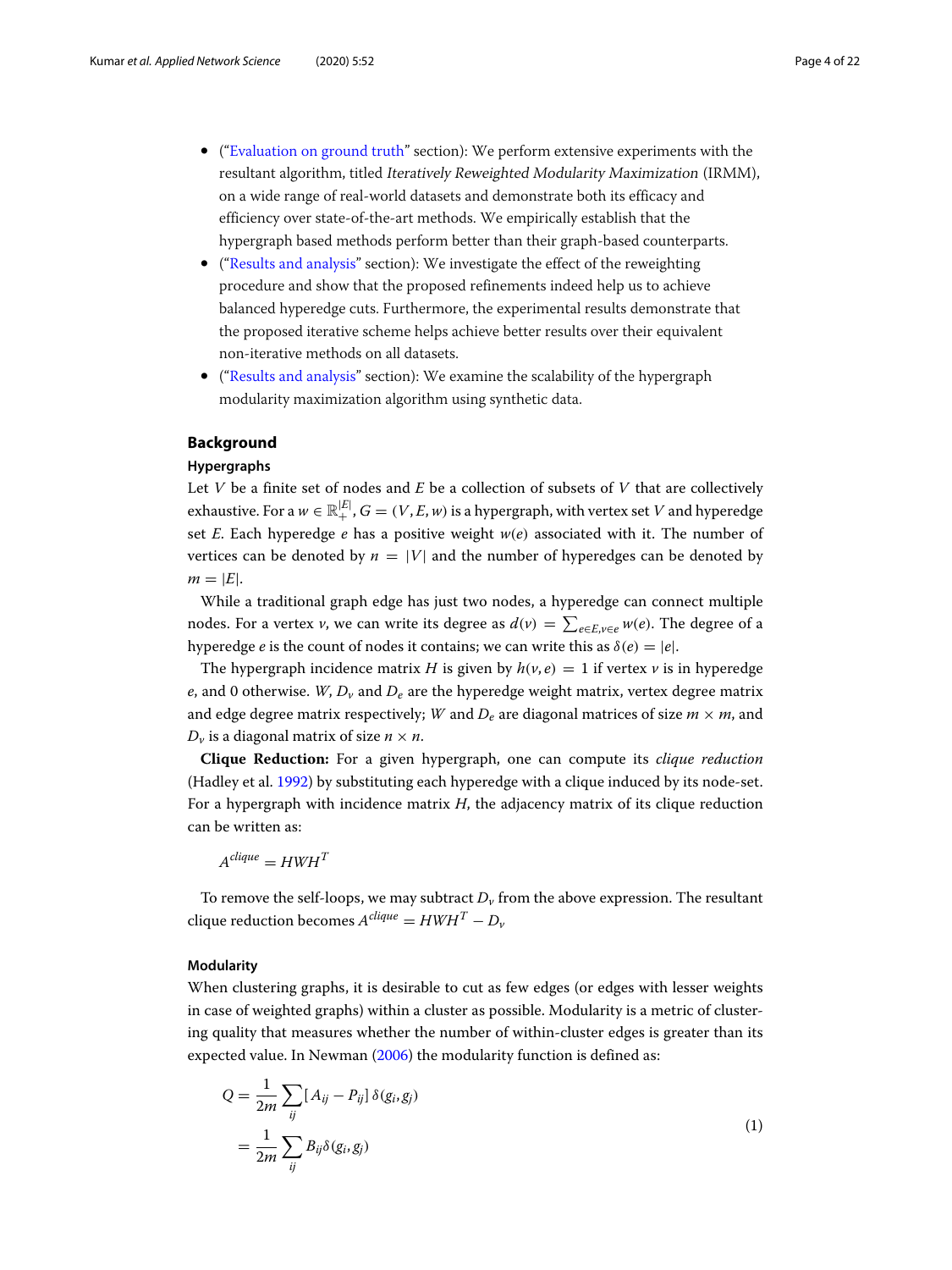Here,  $\delta(.)$  is the Kronecker delta function, and  $g_i$ ,  $g_j$  are the clusters to which vertices *i* and *j* belong. The  $\frac{1}{2m}$  will be dropped for the remainder of this work because it is a constant (number of edges) for a given graph and doesn't affect the maximization of *Q*.  $B_{ii} = A_{ii} - P_{ii}$  is called the modularity matrix.  $A_{ii}$  denotes the actual, and  $P_{ii}$  denotes the expected number of edges between node *i* and node *j*, given by a *null model*. For graphs, the *configuration model* (Newman [2010\)](#page-20-28) is used, where edges are drawn randomly while keeping the node-degree preserved. For two nodes *i* and *j*, with (weighted) degrees *k<sup>i</sup>* and  $k_i$  respectively, the expected number of edges between them is hence given by:

$$
P_{ij} = \frac{k_i k_j}{\sum_{j \in V} k_j}
$$

Since the total number of edges in a given network is fixed, maximizing the number of within-cluster edges is the same as minimizing the number of between-cluster edges. This suggests that clustering can be achieved by *modularity maximization*. Kindly note that in this article, we focussed on modularity as defined by Newman [\(2006\)](#page-20-19). Other definitions of modularity (Courtney and Bianconi [2016\)](#page-20-25) are not in the scope of this work.

#### <span id="page-4-0"></span>**Hypergraph modularity**

One possible way to define hypergraph modularity is to introduce a hypergraph null model and utilize it to define a modularity function. Kaminski et al. (Kamiński et al. [2019\)](#page-20-9) follow this approach and use a generalized version of the Chung-Lu model (Chung and Lu [2002\)](#page-20-23) to define hypergraph modularity. The proposed modularity function only counts the participation of hyperedges entirely contained inside a cluster. Moreover, the modularity function requires separate processing of hypergraphs induced by hyperedges with different cardinalities. Though such assumptions can provide the analytic tractability of the solution, they limit its applicability to real-world hypergraphs where the hypergraphs can be of very large size with varying hyperedge cardinalities.

Another possible way to define hypergraph modularity is to convert the hypergraph to an appropriate graph and then define modularity on the resultant graph. Such an approach can get benefits from the already existing tools for graphs. In this section, we will follow the latter approach to introduce hypergraph modularity.

To introduce the hypergraph modularity, we start by proposing a null model on the graphs generated by reducing hypergraphs. In a reduced graph, we desire the nodes to possess the same degree as that of the original hypergraph. In a thus reduced graph, the expected number of edges connecting nodes *i* and *j* can be given as

$$
P_{ij}^{hyp} = \frac{d(i) \times d(j)}{\sum_{v \in V} d(v)} \tag{2}
$$

The proposed null model can be interpreted as a mechanism to generate random graphs where the node degree sequence of a given hypergraph is preserved irrespective of the count and cardinality of hyperedges. In order to define a modularity matrix, we need to obtain a graph reduction where the node degree sequence should remain preserved. One straightforward way could be to use a clique reduction of the original hypergraph. However, during clique reduction, the degree of a node in the resultant graph does not remain the same as its degree in the original hypergraph, as verified below.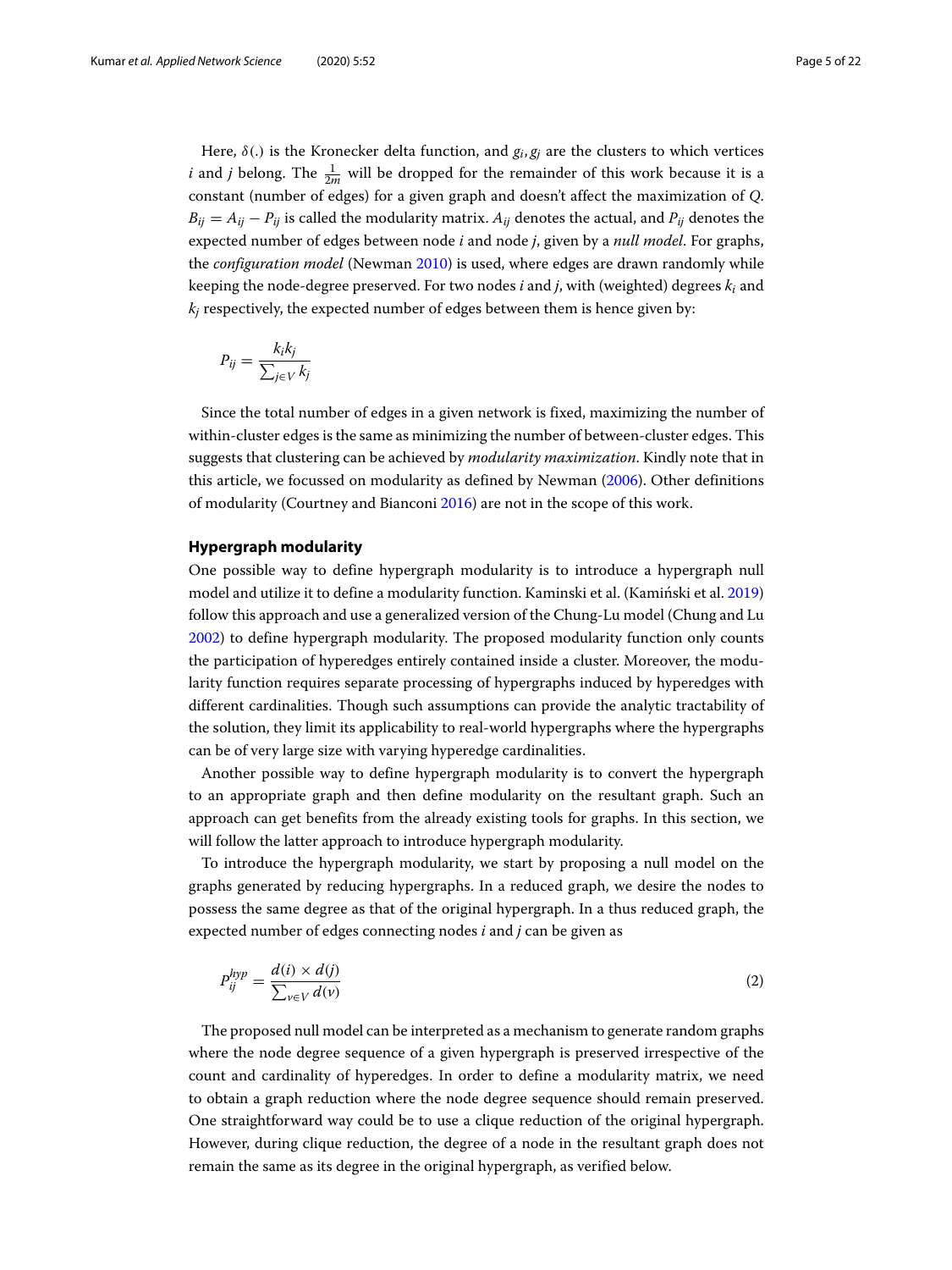**Lemma 1** *For the clique reduction of a hypergraph with incidence matrix H, the degree of a node i in the reduced graph is given by:*

$$
k_i = \sum_{e \in E} H(i, e)w(e)(\delta(e) - 1)
$$

*where* δ(*e*) *and w*(*e*) *are the degree and weight of a hyperedge e respectively.*

*Proof* For the clique reduction, the adjacency matrix of the resultant graph is given by

$$
A^{clique} = HWH^T
$$

$$
\left(HWH^{T}\right)_{ij} = \sum_{e \in E} H(i, e)w(e)H(j, e)
$$

In the resultant graph, each node has a self-loop that can be removed, since they are not cut during the clustering process. This is achieved by explicitly setting  $A_{ii}^{clique}=0$  for all *i*. Considering this, the degree of a node *i* in the resultant graph can be written as:

$$
k_i = \sum_j A_{ij}^{clique}
$$
  
= 
$$
\sum_j \sum_{e \in E} H(i, e) w(e) H(j, e)
$$
  
= 
$$
\sum_{e \in E} H(i, e) w(e) \sum_{j: j \neq i} H(j, e)
$$
  
= 
$$
\sum_{e \in E} H(i, e) w(e) (\delta(e) - 1)
$$

<span id="page-5-0"></span>

From the above lemma, we can infer that in the clique reduction of a hypergraph, the degree of a node is not preserved and for each hyperedge *e*, it is overcounted by a factor of  $(\delta(e) - 1)$ . We can hence scale down the node degree in the reduced graph by a factor of ( $\delta(e)$  – 1). This results in the following reduction equation,

$$
A^{hyp} = HW(D_e - I)^{-1}H^T
$$
\n(3)

We can now verify that the above adjacency matrix preserves the hypergraph node degree.

**Proposition 1** *For the reduction of a hypergraph given by the adjacency matrix*  $A^{hyp} =$ *HW*(*D<sup>e</sup>* − *I*) <sup>−</sup>1*HT, the degree of a node i in the reduced graph (denoted ki) is equal to its degree d*(*i*) *in the original hypergraph.*

*Proof* We have,

$$
\left(HW(D_e - I)^{-1}H^T\right)_{ij} = \sum_{e \in E} \frac{H(i, e)w(e)H(j, e)}{\delta(e) - 1}
$$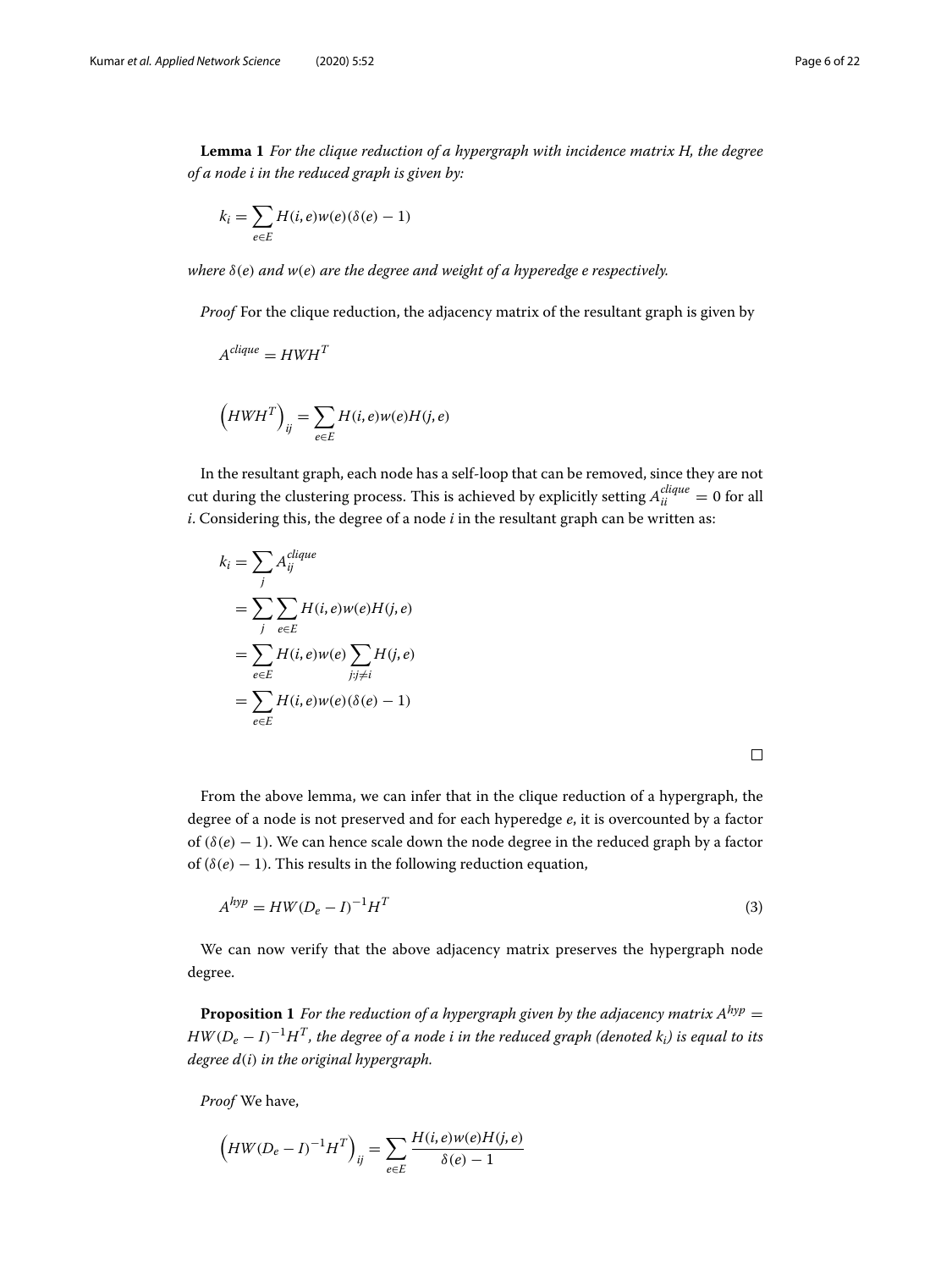Following a similar argument from the previous theorem, we can explicitly set  $A_{ii}^{hyp} = 0$ for all *i*. The degree of a node in the reduced graph can be written as

$$
k_i = \sum_j A_{ij}^{hyp}
$$
  
= 
$$
\sum_{e \in E} \frac{H(i, e)w(e)}{\delta(e) - 1} \sum_{j:j \neq i} H(j, e)
$$
  
= 
$$
\sum_{e \in E} H(i, e)w(e)
$$
  
= 
$$
d(i)
$$

 $\Box$ 

With Eq. [3,](#page-5-0) we can reduce a given hypergraph to a weighted graph and zero out its diagonals by explicitly setting the diagonal entries to zero. The hypergraph modularity matrix can subsequently be written as,

$$
B_{ij}^{hyp} = A_{ij}^{hyp} - P_{ij}^{hyp}
$$

<span id="page-6-0"></span>This new modularity matrix can be used in Eq. [1](#page-3-0) to obtain an expression for the hypergraph modularity and can then be used in conjunction with a Louvain-style algorithm.

$$
Q^{hyp} = \frac{1}{2m} \sum_{ij} B_{ij}^{hyp} \delta(g_i, g_j)
$$
\n(4)

**Fundamental observations:**

- *B hyp* exhibits all spectral properties of an undirected weighted graph's modularity matrix (Bolla et al. [2015;](#page-20-29) Fasino and Tudisco [2016\)](#page-20-30).
- As with any undirected weighted graph (Blondel et al. [2008\)](#page-20-20), *Qhyp* ranges from −1 to  $+1.$
- A negative value of  $Q^{hyp}$  indicates a clustering assignment, where a node pair  $(i, j)$ from the same cluster participates in lesser than the expected number of hyperedges. This situation may arise when the number of within-cluster edges is lower than the number of across cluster edges.
- A positive value of *Qhyp* indicates a clustering assignment, where a node pair (*i*, *j*) from the same cluster participates in more than the expected number of hyperedges. In graphs, typically, a modularity value higher than 0.3 is considered to be significant (Clauset et al. [2004\)](#page-20-31).
- $Q^{hyp} = 0$  indicates a clustering assignment, where a node pair  $(i, j)$  from the same cluster participates in the expected number of hyperedges. This situation can occur because of the random assignment of nodes to the clusters.

In the rest of the section, we will analyze the properties of the proposed modularity function. We will relate the graph reduction equation to the random walk model for hypergraphs. The relation establishes the link with earlier works on hypergraph clustering, where the random walk strategies were employed (Zhou et al. [2007\)](#page-21-7).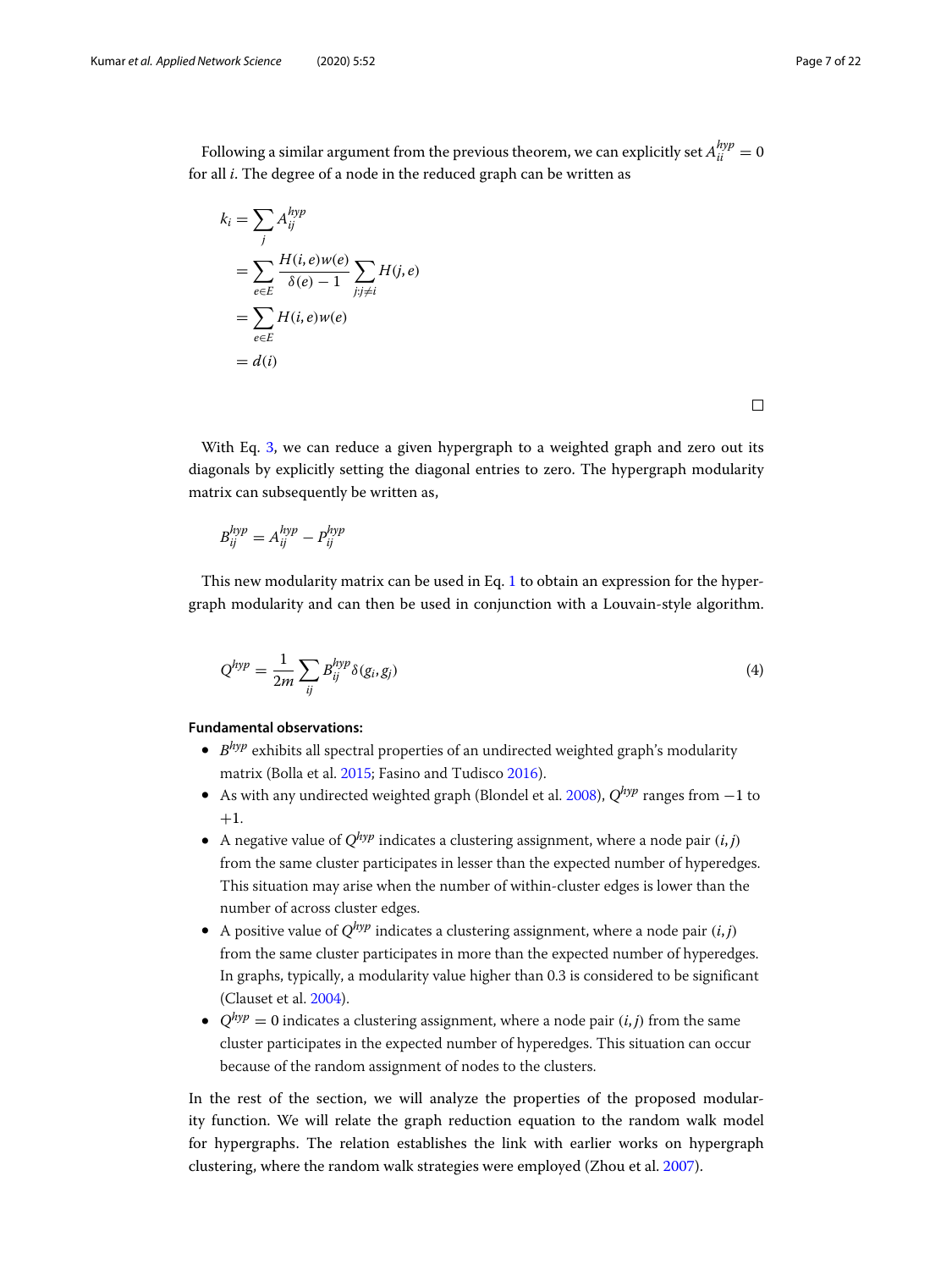#### **Connection to random walks:**

Consider the clique reduction of the hypergraph. We can distribute the weight of each hyperedge uniformly among the edges in its associated clique. All nodes within a single hyperedge are assumed to contribute equally; a given node would receive a fraction of the weight of each hyperedge it belongs to. The number of edges each node is connected to from a hyperedge *e* is  $\delta(e)$  − 1. Hence by dividing each hyperedge weight by the number of edges in the clique, we obtain the normalized weight matrix  $W(D_e-I)^{-1}.$  Introducing this in the weighted clique formulation results in the proposed reduction  $A = HW(D_e I)^{-1}H^T$ .

Another way of interpreting this reduction is to consider a random walk on the hypergraph in the following manner -

• pick a start node *i* 

=⇒ *P* = *D*

- select a hyperedge  $e$  containing  $i$ , proportional to its weight  $w(e)$
- select a new node from e uniformly (there are  $\delta(e) 1$  choices)

The behaviour described above is captured by the following random walk transition model -

$$
P_{ij} = \sum_{e \in E} \frac{w(e)h(i,e)}{d(i)} \frac{h(j,e)}{\delta(e) - 1}
$$
  
\n
$$
\Rightarrow P = D_v^{-1}HW(D_e - I)^{-1}H^T
$$

By comparing the above with the random walk probability matrix for graphs ( $P =$  $D^{-1}A$ ) we can recover the reduction  $A = HW(D_e - I)^{-1}H^T$ .

#### <span id="page-7-0"></span>**Iterative hyperedge reweighting**

When clustering graphs, it is desired that edges within clusters are greater in number than edges between clusters. Hence when trying to improve clustering, we look at minimizing the number of between-cluster edges that get cut. For a hypergraph, this would be done by minimizing the total volume of the hyperedge cut (Zhou et al. [2007\)](#page-21-7). Consider the two-clustering problem, where the task is to divide the set *V* into two clusters *S* and *S*<sup>c</sup>. Zhou et al. [\(2007\)](#page-21-7) observed that the volume of the cut ∂*S* is directly proportional to - *<sup>e</sup> w*(*e*)|*e*∩*S*||*e*∩*S c* |, for a hypergraph whose vertex set is partitioned into two sets *S* and *S c* . For a hyperedge *e*, which has its vertices in both *S* and *S c* , the product |*e*∩*S*||*e*∩*S c* | can be interpreted as the number of cut sub-edges within a clique reduction. It can be seen that this product is maximized when the cut is balanced and there are an equal number of vertices in *S* and *S<sup>c</sup>*. In such a case, there will be  $\left(\frac{\delta(e)}{2}\right)^2$  sub-edges getting cut. On the other hand, when all vertices of *e* go into one partition and the other partition is left empty, the product is zero. Similarly, if one of the vertices of *e* go into one partition and the other partition contains all  $\delta(e)$  − 1 vertices, then the product is  $\delta(e)$  − 1. A min-cut algorithm would favor cuts that are as unbalanced as possible, as a consequence of the minimization of |*e* ∩ *S*||*e* ∩ *S c* |. In the sequel, we will present the intuition behind our proposed iterative re-weighting technique followed by its mathematical formulation.

**Intuition:** While clustering in graphs, when an edge gets cut between two clusters, one of its nodes becomes a member of the first cluster, and the other node becomes part of the second cluster. But in hypergraphs, a hyperedge can get cut in multiple ways. When a hyperedge gets cut, if the majority of its vertices go into the first cluster  $c_1$  and only a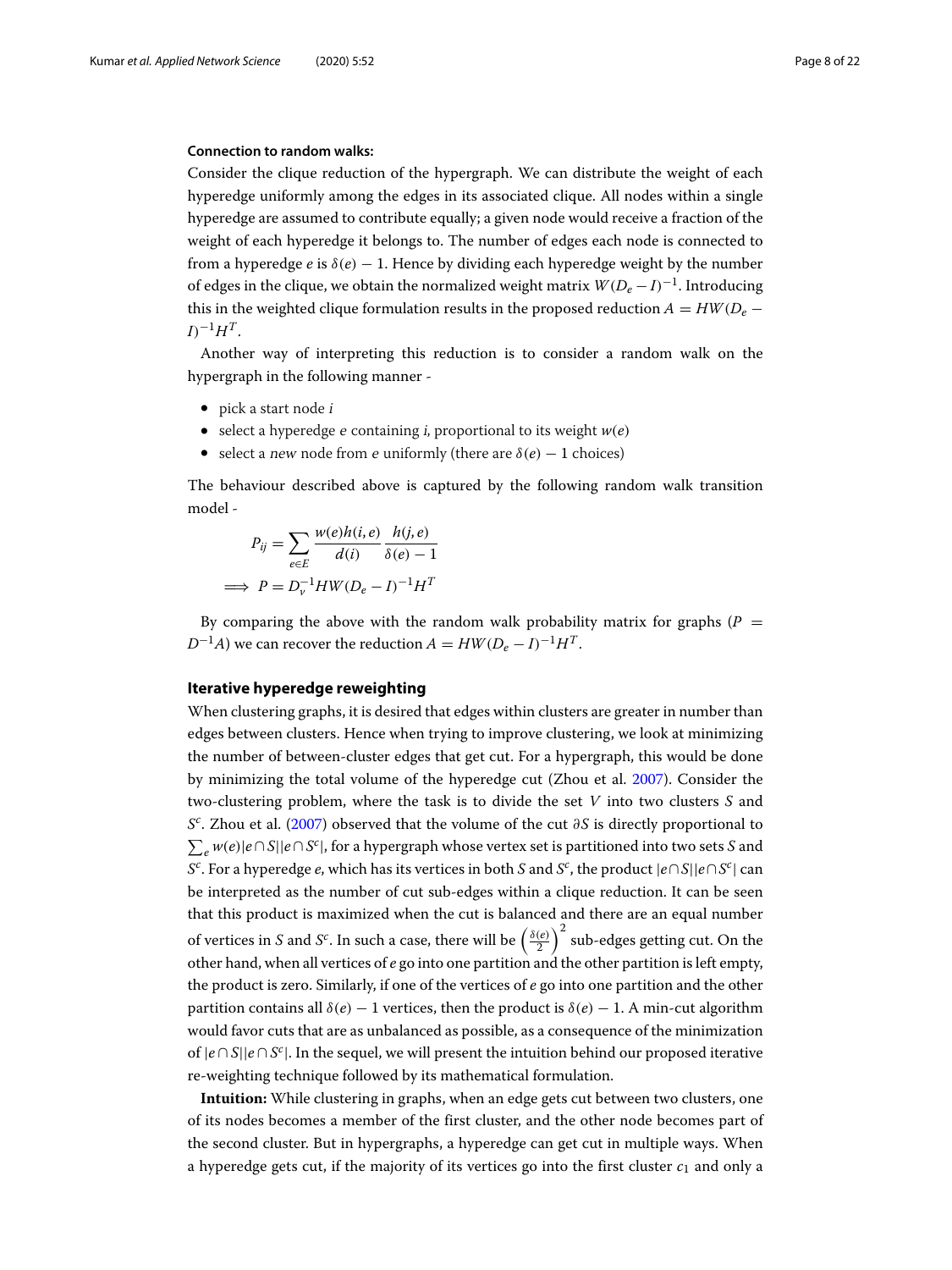smaller fraction of vertices go into the second cluster  $c_2$ , then it is more likely that the vertices going into second cluster are similar to the rest and should be drawn into the first cluster. On the other hand, if a hyperedge gets cut equally across clusters, then its vertices are equally likely to be part of any cluster; hence it is less informative than a hyperedge that gets an unbalanced cut. Building on this idea, we would want to cut the less informative hyperedges (the ones getting balanced cut), and more informative hyperedges that got unbalanced cut to be left uncut.

This can be done by increasing the weights of hyperedges that get unbalanced cuts, and (relatively) decreasing the weights of hyperedges that get more balanced cuts. We know that an algorithm that tries to minimize the volume of the hyperedge boundary would try to cut as few heavily weighted hyperedges as possible. Since the hyperedges that had more unbalanced cuts get a higher weight, they are less likely to be cut after reweighting, and instead would reside inside a cluster. Hyperedges that had more balanced cuts get a lower weight, and on reweighting, continue to get balanced cuts. Thus after reweighting and clustering, we would observe fewer hyperedges between clusters, and more hyperedges pushed into clusters. Moreover, after reweighting, we expect that the hyperedges getting cut between clusters should get balanced cuts. In the remaining section, we will formally present the solution mentioned above. Its effectiveness can be seen in the example shown in Fig. [2.](#page-11-1)

Now, we formally develop a reweighting scheme that satisfies the properties described above - increasing weight for a hyperedge that received a more unbalanced cut, and decreasing weight for a hyperedge that received a more balanced cut. Considering the case where a hyperedge gets partitioned into two clusters with  $k_1$  and  $k_2$  nodes in each partition ( $k_1, k_2 \neq 0$ ), the following equation operationalizes the above metnioned scheme -

<span id="page-8-1"></span>
$$
t = \left(\frac{1}{k_1} + \frac{1}{k_2}\right) \times \delta(e) \tag{5}
$$

Here the multiplicative coefficient, δ(*e*), seeks to keep *t* independent of the number of vertices in the hyperedges. Note that for a hyperedge *e* with two partitions,  $\delta(e) = k_1 + k_2$ . Figure [1](#page-8-0) illustrates an example where *t* takes two different values depending on the cut.

To see why this satisfies our desired property, note that *t* is minimized when  $k_1$  and  $k_2$ are equal. It can be verified by the following proposition.

<span id="page-8-0"></span>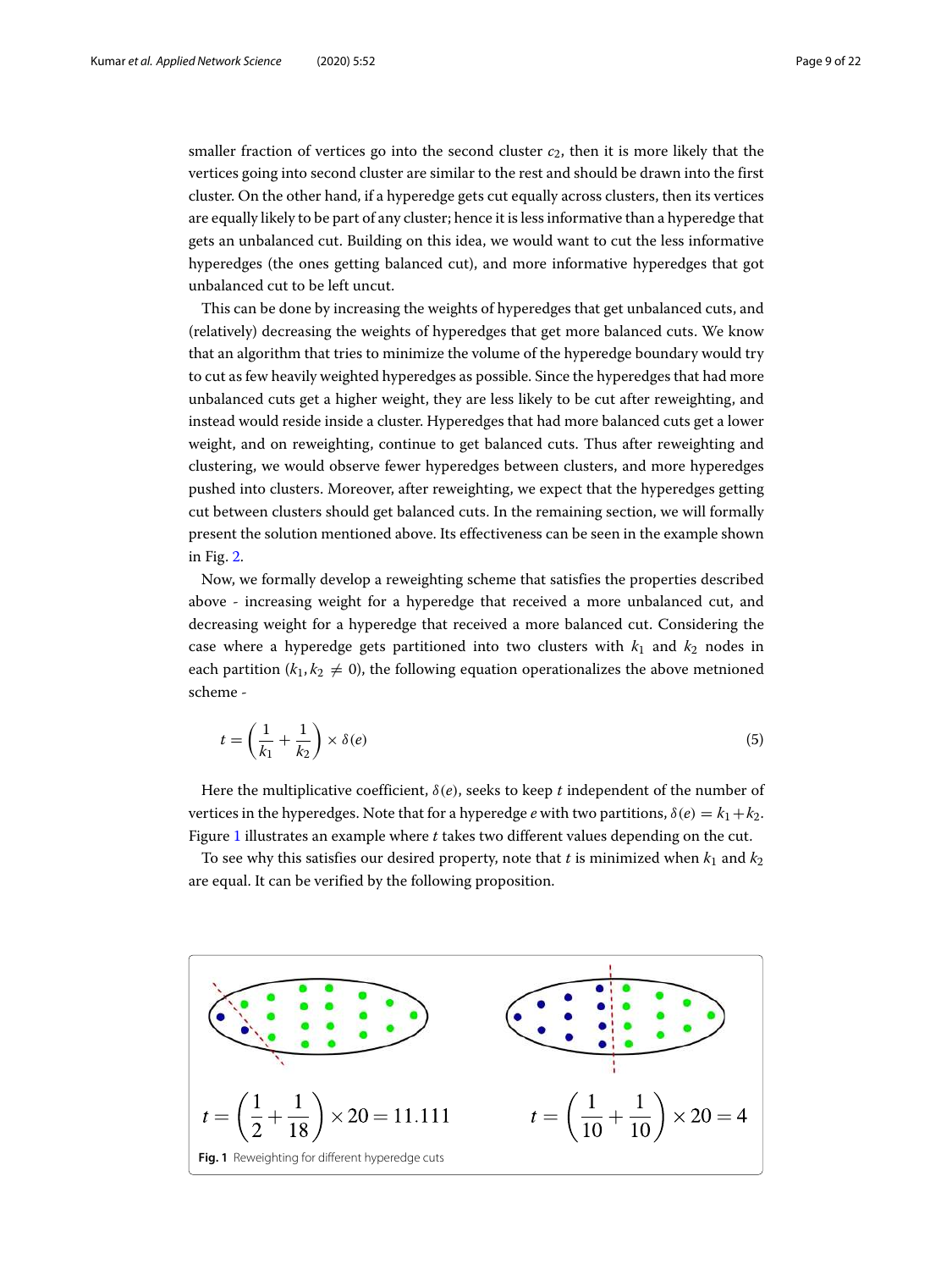<span id="page-9-0"></span>**Proposition 2** In the function,  $t = \left( \frac{1}{k_1} + \frac{1}{k_2} \right) \times \delta(e)$ , the minimum value of  $t = 4$ , and it is achieved when  $k_1 = k_2 = \frac{\delta(e)}{2}$ . Here, for a hyperedge e,  $\delta(e)$  is its cardinality and  $k_i$ *represents the number of nodes in the ith partition.*

*Proof* Let  $k_i \in \mathbb{Z}^+$ Then,

$$
t = \left(\frac{1}{k_1} + \frac{1}{k_2}\right) \times \delta(e)
$$

(by substituting $\delta(e) = k_1 + k_2$ )

$$
= \frac{k_1^2}{k_1 k_2} + \frac{k_2^2}{k_1 k_2} + 2
$$
  
=  $\frac{k_1}{k_2} + \frac{k_2}{k_1} + 2 + (2 - 2)$   
=  $\left(\sqrt{\frac{k_1}{k_2}} - \sqrt{\frac{k_2}{k_1}}\right)^2 + 4$ 

 $\left(\sqrt{\frac{k_1}{k_2}} - \sqrt{\frac{k_2}{k_1}}\right)^2$  is minimized when  $k_1 = k_2$  and the resultant value of  $t = 4$ .

<span id="page-9-1"></span> $\Box$ 

Note: It can be observed that Eq. [5](#page-8-1) coincides with the ratio between arithmetic mean (AM) and harmonic mean (HM) of the two numbers  $k_1$  and  $k_2$ . More precisely, we can write

$$
t = 4 \frac{\text{AM}(k_1, k_2)}{\text{HM}(k_1, k_2)}
$$

By using the fact that  $AM(k_1, k_2) \ge HM(k_1, k_2)$ , and  $AM(k_1, k_2) = HM(k_1, k_2)$  only when  $k_1 = k_2$ , we can obtain the similar result to Proposition [2.](#page-9-0)

We can then generalize Eq. [5](#page-8-1) to *c* partitions as follows -

$$
w'(e) = \frac{1}{m} \sum_{i=1}^{c} \frac{1}{k_i + 1} [\delta(e) + c]
$$
 (6)

Here,  $+1$  term in the denominator accounts for the cases when  $k_i = 0$ . To compensate for this extra +1, +*c* has been added to the numerator. Additionally, *m* is the number of hyperedges, and the division by *m* is added to normalize the weights (Fig. [1\)](#page-8-0). During the first iteration of the algorithm, we find clusters in the hypergraph using its default weights. At the end of the first iteration, we find the updated weights using the Eq. [6.](#page-9-1) It can be seen that for a hyperedge *e* if it does not get balanced cut, the *w* ′ (*e*) will not be minimized, and its value will be proportional to the extent to which it gets unbalanced cut. Thus, updating hyperedge weights by Eq. [6](#page-9-1) suffices our purpose.

At step  $t + 1$ , let  $w_t(e)$  be the weight of hyperedge *e* till the previous iteration. Using Eq. [6,](#page-9-1) *w* ′ (*e*) can be computed for the current iteration. The weight update equation can be written as,

$$
w_{t+1}(e) = \alpha w_t(e) + (1 - \alpha)w'(e)
$$
\n(7)

Here,  $\alpha$  is a hyperparameter which decides the importance to be given to newly calculated weights over the current weights of hyperedges. The complete algorithm for modularity maximization on hypergraphs with iterative reweighting, entitled *Iteratively Reweighted Modularity Maximization (IRMM)*, is described in Algorithm 1. In rest of the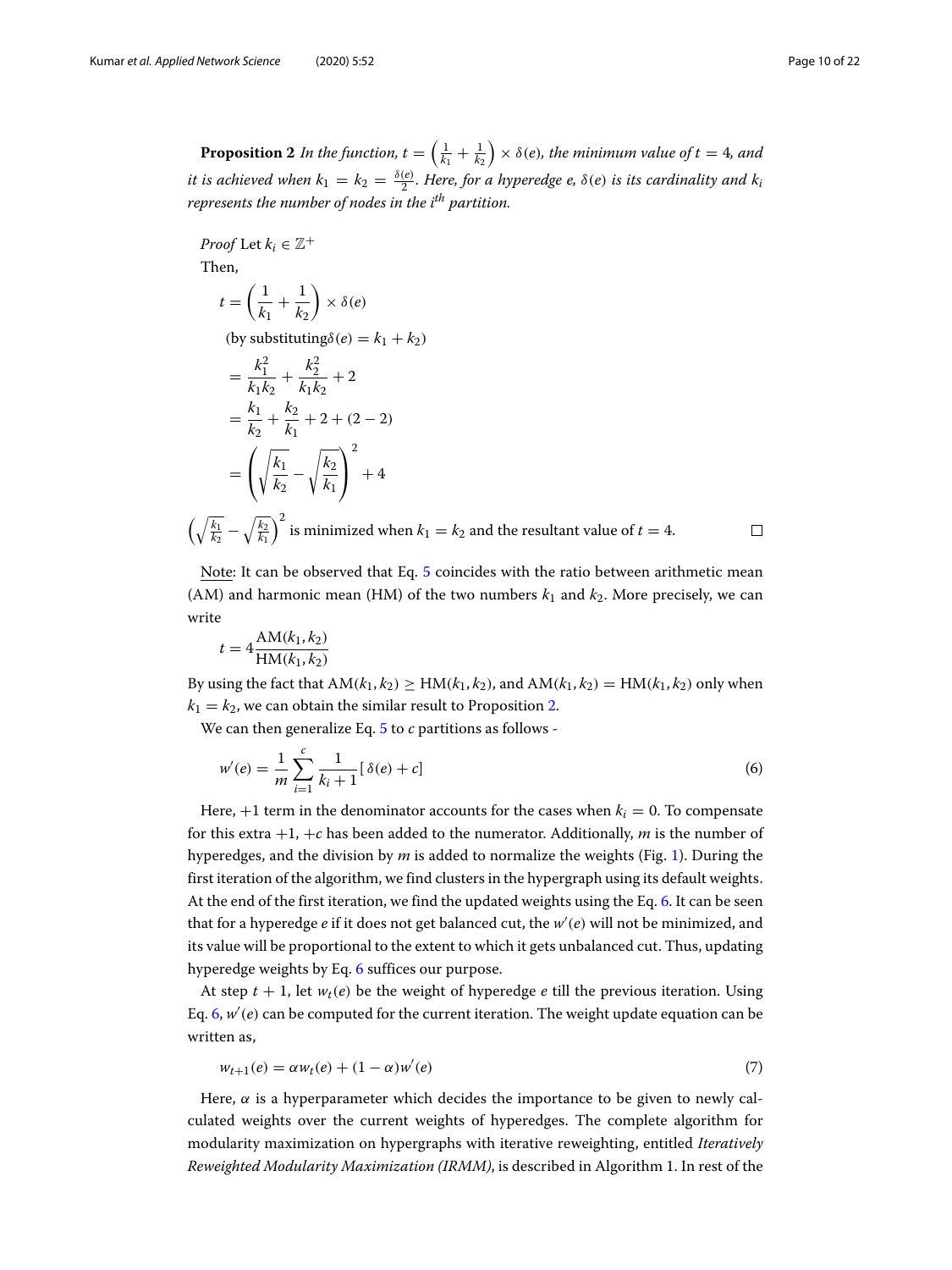section, we will demonstrate the effectiveness of the hyperedge reweighting scheme by using a toy example.

| Algorithm 1: Iteratively Reweighted Modularity Maximization (IRMM)                         |                                                                             |  |  |  |  |  |  |
|--------------------------------------------------------------------------------------------|-----------------------------------------------------------------------------|--|--|--|--|--|--|
| <b>input</b> : Hypergraph incidence matrix H, vertex degree matrix $Dv$ , hyperedge degree |                                                                             |  |  |  |  |  |  |
|                                                                                            | matrix $D_e$ , hyperedge weights W                                          |  |  |  |  |  |  |
|                                                                                            | output: Cluster assignments <i>cluster_ids</i> , number of clusters c       |  |  |  |  |  |  |
|                                                                                            | 1 // Initialize weights as $W \leftarrow I$ if the hypergraph is unweighted |  |  |  |  |  |  |
|                                                                                            | 2 repeat                                                                    |  |  |  |  |  |  |
| 3                                                                                          | // Compute reduced adjacency matrix                                         |  |  |  |  |  |  |
| 4                                                                                          | $A \leftarrow HW(D_e - I)^{-1}H^T$                                          |  |  |  |  |  |  |
| 5                                                                                          | // Zero out the diagonals of A                                              |  |  |  |  |  |  |
| 6                                                                                          | $A \leftarrow zero\_diag(A)$                                                |  |  |  |  |  |  |
| 7                                                                                          | // Return number of clusters and cluster assignments                        |  |  |  |  |  |  |
| 8                                                                                          | $cluster\_ids, c = LOUVAIN\_MOD\_MAX(A)$                                    |  |  |  |  |  |  |
| 9                                                                                          | // Compute new weight for each hyperedge                                    |  |  |  |  |  |  |
| 10                                                                                         | for $e \in E$ do                                                            |  |  |  |  |  |  |
| 11                                                                                         | // Compute the number of nodes in each cluster                              |  |  |  |  |  |  |
| 12                                                                                         | for $i \in [1, , c]$ do                                                     |  |  |  |  |  |  |
| 13                                                                                         | // Set of nodes in cluster i                                                |  |  |  |  |  |  |
| 14                                                                                         | $\begin{bmatrix} C_i \leftarrow cluster\_assigaments[i] \end{bmatrix}$      |  |  |  |  |  |  |
| 15                                                                                         | $k_i =  e \cap C_i $                                                        |  |  |  |  |  |  |
| 16                                                                                         | end                                                                         |  |  |  |  |  |  |
| 17                                                                                         | // Compute new weight                                                       |  |  |  |  |  |  |
| 18                                                                                         | $w'(e) = \frac{1}{m} \sum_{i=1}^{c} \frac{1}{k_i+1} (\delta(e) + c)$        |  |  |  |  |  |  |
| 19                                                                                         | // Take moving average with previous weight                                 |  |  |  |  |  |  |
| 20                                                                                         | $W_{prev}(e) \leftarrow W(e)$                                               |  |  |  |  |  |  |
| 21                                                                                         | $W(e) = \frac{1}{2}(w'(e) + W_{prev}(e))$                                   |  |  |  |  |  |  |
| 22                                                                                         | end                                                                         |  |  |  |  |  |  |
|                                                                                            | 23 <b>until</b> $\ W - W_{prev}\ $ < threshold                              |  |  |  |  |  |  |

## **A simple example**

Figure [2](#page-11-1) illustrates the change in hyperedge cuts on a toy hypergraph for a single iteration. Initially when clustering this hypergraph by modularity maximization, the hypergraph had two highly unbalanced cuts. In Fig. [2a](#page-11-1), hyperedge  $h_2$  gets splitted by Cut 1, Cut 2 and Cut 3 in 1 : 4, 1 : 4 and 2 : 3 ratios respectively. Similarly, hyperedge  $h_3$  gets cut by both Cut 1 and Cut 2 in ratio 1 : 2. After applying one iteration hyperedge reweighting, hyperedge  $h_1$  gets split in a 1 : 1 ratio and  $h_2$  gets cut in a 1 : 4 ratio (Fig. [2b](#page-11-1)). In this case, hyperedge reweighting procedure decreases the number of cuts and leaves two desired clusters. With the intital clustering, there were single nodes left out from hyperedges *h*<sup>2</sup> and *h*3, which are pulled back into the larger clusters after reweighting. This example illustrates that the reweighting scheme exhibits the desired behavior, as discussed earlier in this section.

We are now in a position to evaluate our ideas empirically.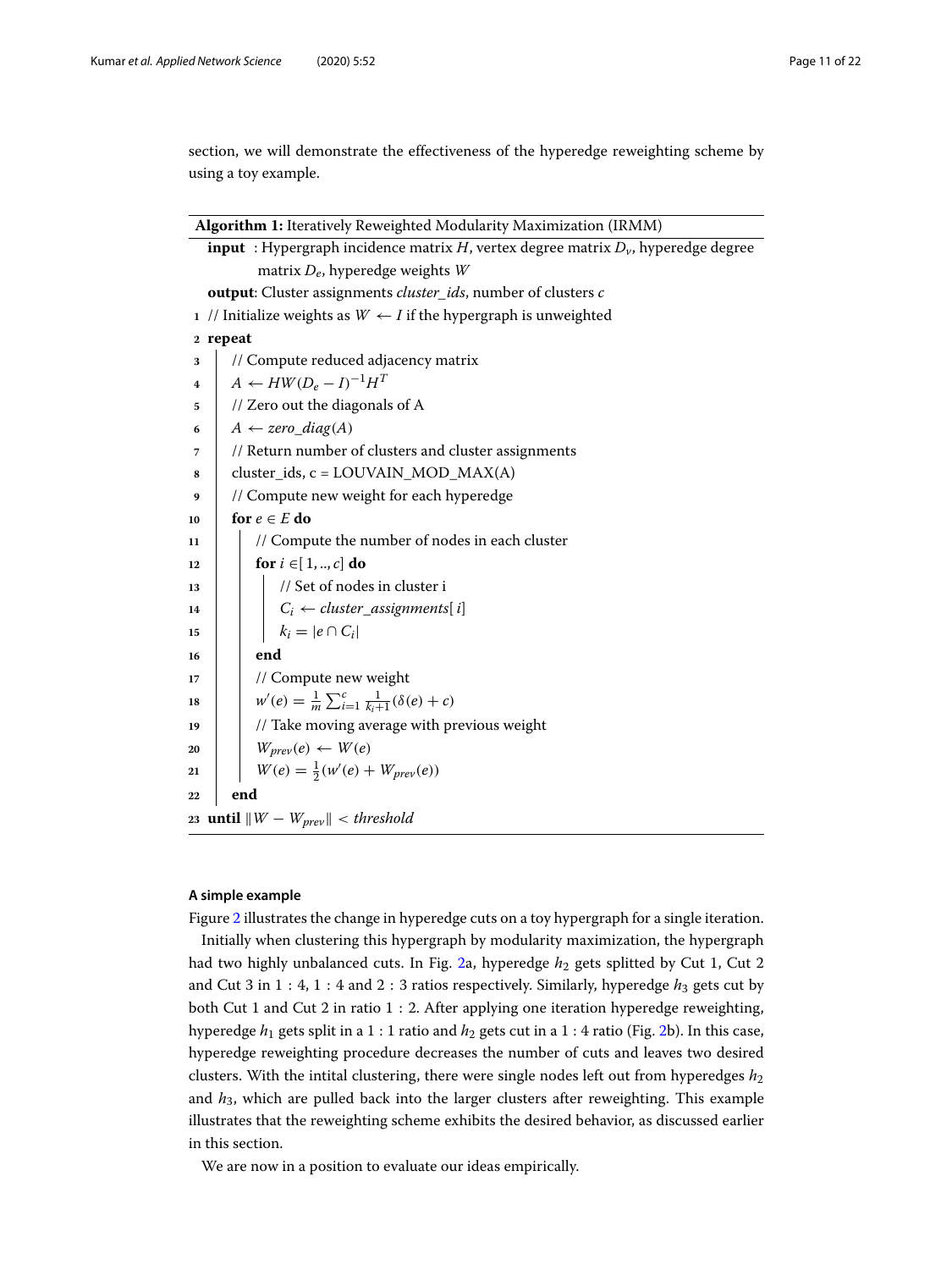

# <span id="page-11-1"></span><span id="page-11-0"></span>**Evaluation on ground truth**

In this section, we will present the experiments conducted to validate the proposed methods. We used the Rand Index, average F1 measure (Yang and Leskovec [2012\)](#page-21-11) and purity, three popular metrics to evaluate the clustering quality. We will start with a brief introduction to the Louvain method, followed by details on the experimental setup and datasets used.

**The Louvain method:** The Louvain method is a greedy optimization method for detecting communities in large networks (Blondel et al. [2008\)](#page-20-20). The method works on the principle of grouping the nodes that maximize the overall modularity. Since checking all possible cluster assignments is impractical, the Louvain algorithm uses a heuristic that is known to work well on real-world graphs. The method starts by assigning each node to its own cluster and merging those clusters, resulting in the highest modularity gain. Merged clusters are treated as single nodes, and again those cluster-pairs merge that result in the highest modularity gain. If there are no cluster pairs left that will further increase the overall network modularity, the algorithm stops and returns the clusters.

**Fixing the number of clusters:** We use the Louvain algorithm to maximize the hypergraph modularity as per Eq. [4.](#page-6-0) Since this method uses a node-degree-preserving graph reduction, we refer to it as *NDP-Louvain* (Node Degree Preserving Louvain). Louvain algorithm automatically returns the number of clusters. To get a predefined number of clusters *c*, we use agglomerative clustering (Ding and He [2002\)](#page-20-32) on the top of clusters obtained by the Louvain algorithm. For the linkage criterion, we use the average linkage. It is a bottom-up hierarchical clustering method. The algorithm constructs a dendrogram that exhibits pairwise similarity among clusters. At each step, two clusters with the shortest distance are merged into a single cluster. The distance between any two clusters *c<sup>i</sup>* and  $c_j$  is taken to be the average distance of all distances  $d(x, y)$ , where node  $x \in c_i$  and node  $y \in c_j$ .

The proposed methods are shown in the results table as *NDP-Louvain* and *IRMM*.

#### **Settings for IRMM**

We investigate the effect of the hyperparameter  $\alpha$  using a grid search over the set [0.1, 0.9] with a step size of 0.1. We did not observe any difference in the resultant Rand Index, purity, and F1 scores. While tuning the  $\alpha$ , we witnessed a very minimal difference in the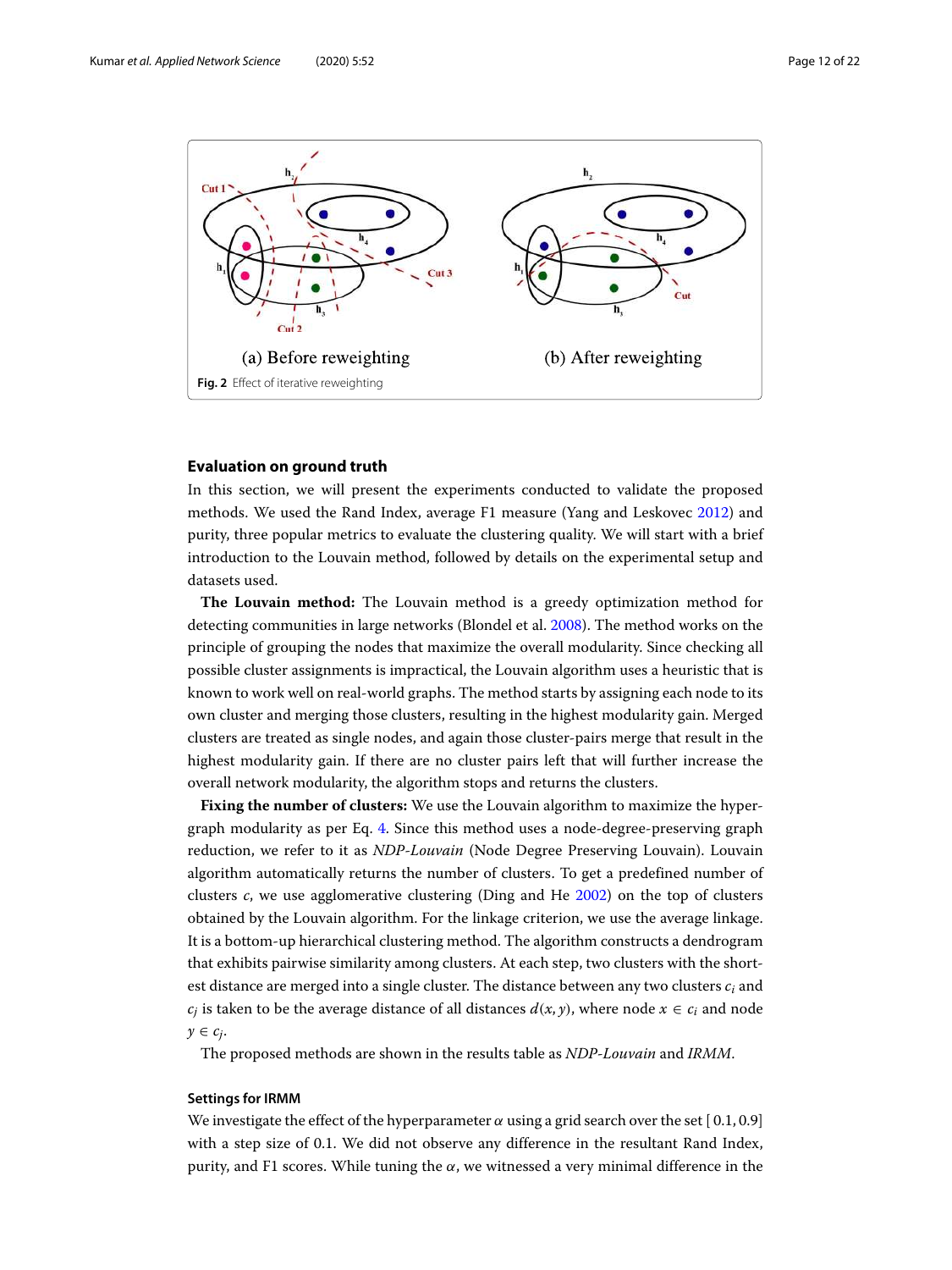convergence rate, over a wide range of values (for example, 0.3 to 0.9 on the TwitterFootball dataset). It can be noted that  $\alpha$  is a scalar value in a moving average; it will not cause any significant variation in the resulting weights. In our experiments, we decided to set it at  $\alpha = 0.5$ . We stop the iterations if the difference between the mod of two subsequent weight assignments is less than a set threshold. In our experiments, we set chose to set this threshold at *threshold*  $= 0.01$ 

#### **Compared methods**

To evaluate the performance of our proposed methods, we compared the following baselines.

**Clique Reductions:** We reduced the original hypergraph using a clique reduction ( $A =$  $HWH^{T}$ ) and then applied the Louvain method and Spectral Clustering.

**Hypergraph-based Spectral Clustering:** We use the hypergraph-based spectral clustering method, as defined in Zhou et al. [\(2007\)](#page-21-7). The given hypergraph is reduced to a graph  $\left(A=D_\nu^{\frac{-1}{2}}HWD_e^{-1}H^TD_\nu^{\frac{-1}{2}}\right)$  and its Laplacian is calculated. The top  $k$  eigenvectors of the Laplacian are found and clustered by the bisecting-k-means clustering procedure. In the results table, this method is referred to as *Zhou-Spectral*.

**PaToH**[2](#page-12-0) **and hMETIS**[3](#page-12-1) **:** These are popular hypergraph partitioning algorithms that work on the principles of coarsening the hypergraph before partitioning. The coarsened hypergraph is partitioned using expensive heuristics. In our experiments, we used the original implementations from the corresponding authors.

#### **Datasets**

Dataset statistics are furnished in Table [1.](#page-13-0) For all datasets, we use the largest connected component of the hypergraph for our experiments. All the datasets are classification datasets, where the class labels accompany the data points. We use these class labels as the proxy for clusters. The detailed description of the hypergraph construction is given below:

**MovieLens**  $^4$  $^4$ **:** This is a multi-relational dataset provided by GroupLens research, where movies are represented by nodes. We construct a co-director hypergraph by using the *director* relationship to represent hyperedges. A hyperedge would connect a group of nodes if the same individual directed them. Here, the genre of a movie represents the class of the corresponding node.

**Cora and Citeseer**: These are bibliographic datasets, where the nodes represent papers. In each dataset, a set of nodes is connected by a hyperedge if they involve the same set of words (after removing low frequency and stop words). Different disciplines were used as clusters (Sen et al. [2008\)](#page-21-12).

**TwitterFootball:** This is a social network taken from the Twitter dataset (Greene et al. [2012\)](#page-20-33). This dataset involves players of 20 football clubs (classes) of the English Premier League. Here, the nodes represent players, and if a set of players are co-listed, then the corresponding nodes are connected by a hyperedge.

**Arnetminer:** This is a large bibliographic dataset (Tang et al. [2008\)](#page-21-13). Here, the nodes represent papers, and a set of nodes are connected if the corresponding papers are

<sup>2</sup><http://bmi.osu.edu/umit/software.html>

<span id="page-12-0"></span><sup>3</sup><http://glaros.dtc.umn.edu/gkhome/metis/hmetis/download>

<span id="page-12-2"></span><span id="page-12-1"></span><sup>4</sup><http://ir.ii.uam.es/hetrec2011/datasets.html>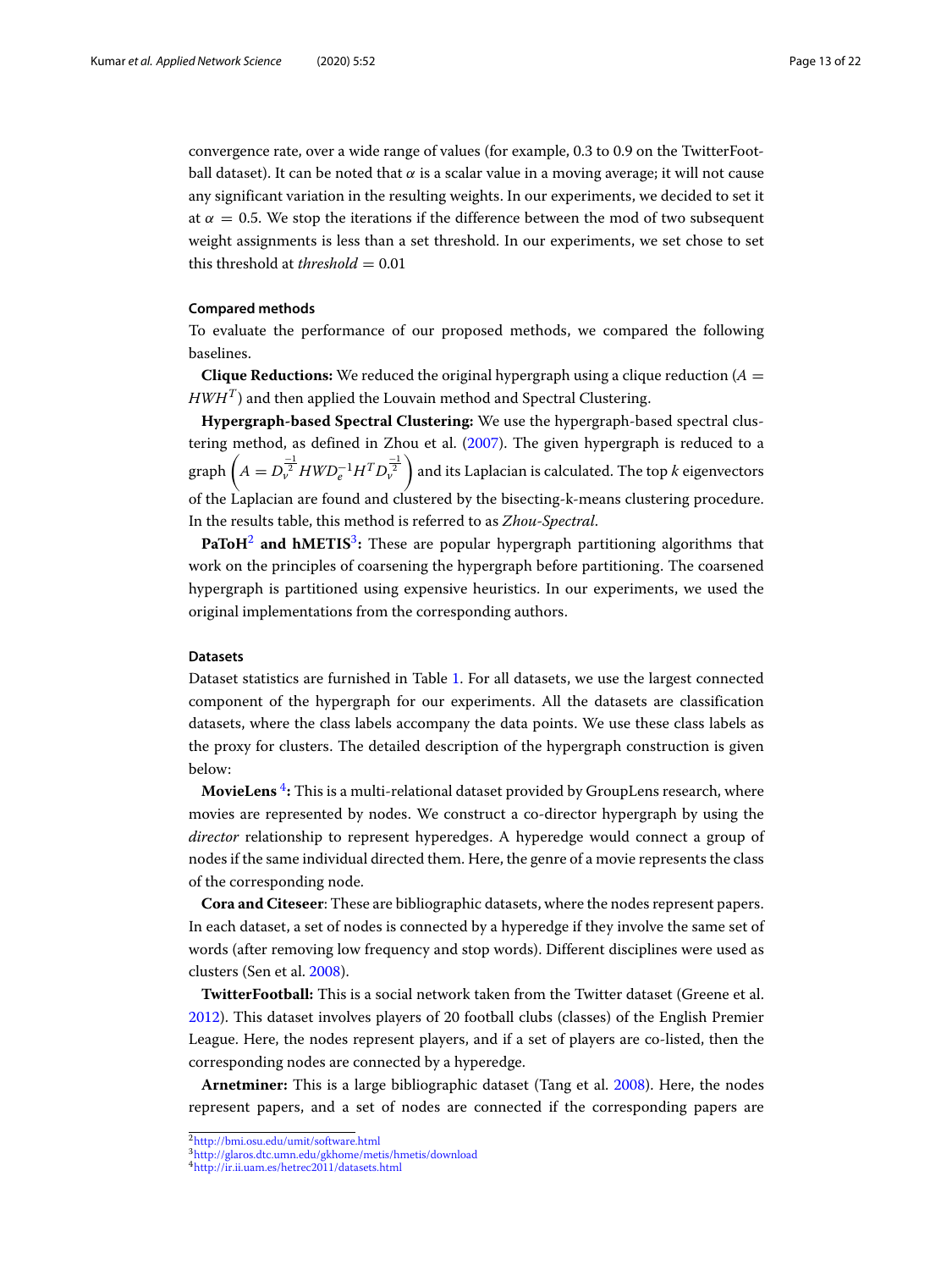<span id="page-13-0"></span>

| Dataset         | # nodes | # hyperedges | Avg. hyperedge degree | Avg. node degree | # classes |
|-----------------|---------|--------------|-----------------------|------------------|-----------|
| TwitterFootball | 234     | 3587         | 15.491                | 237.474          | 20        |
| Cora            | 2708    | 2222         | 3.443                 | 2.825            |           |
| Citeseer        | 3264    | 3702         | 27.988                | 31.745           | 6         |
| MovieLens       | 3893    | 4677         | 79.875                | 95.961           |           |
| Arnetminer      | 21375   | 38446        | 4.686                 | 8.429            | 10        |

**Table 1** Dataset description

co-cited. The nodes in the hypergraph are accompanied by Computer Science subdisciplines. Different sub-disciplines were used as clusters.

#### **Experiments**

For the different datasets, we compare the Rand Index (Rand [1971\)](#page-20-34), purity (Manning et al. [2008\)](#page-20-35), and average F1 scores (Yang and Leskovec [2013\)](#page-21-14) on all the methods discussed earlier. The number of clusters was first set to that returned by the Louvain method, in an unsupervised fashion. This is what would be expected in a real-world setting, where the number of clusters is not given apriori. Table [2](#page-13-1) shows the results of this experiment.

Secondly, we ran the same set of methods with the number of ground truth classes set as the number of clusters. In the case of Louvain method, the clusters obtained are merged

<span id="page-13-1"></span>**Table 2** Rand Index, Purity and Average F1 scores against ground truth; the number of clusters for hMETIS, PaToH, Spectral, and Zhou-Spectral is set to the number of clusters returned by the IRMM method are 13, 79, 8, 18, and 1358 for Citeseer, Cora, Movielens, TwitterFootball, and Arnetminer, respectively

|                                             | Citeseer | Cora   | MovieLens | TwitterFootball | Arnetminer |
|---------------------------------------------|----------|--------|-----------|-----------------|------------|
| (a) Rand Index scores against ground truth. |          |        |           |                 |            |
| hMETIS                                      | 0.6504   | 0.7592 | 0.4970    | 0.7639          | 0.0416     |
| PaToH                                       | 0.6612   | 0.6919 | 0.4987    | 0.7553          | 0.0052     |
| Spectral                                    | 0.7164   | 0.2478 | 0.4806    | 0.7486          | 0.0610     |
| Zhou-Spectral                               | 0.8210   | 0.5743 | 0.4977    | 0.9016          | 0.0628     |
| Louvain                                     | 0.7361   | 0.7096 | 0.4898    | 0.6337          | 0.0384     |
| NDP-Louvain                                 | 0.7899   | 0.8238 | 0.4988    | 0.9056          | 0.0821     |
| <b>IRMM</b>                                 | 0.7986   | 0.8646 | 0.5091    | 0.9448          | 0.0967     |
| (b) Purity scores against ground truth.     |          |        |           |                 |            |
| hMETIS                                      | 0.5894   | 0.6596 | 0.6893    | 0.2556          | 0.6831     |
| PaToH                                       | 0.6271   | 0.5912 | 0.7017    | 0.3176          | 0.3928     |
| Spectral                                    | 0.4629   | 0.3897 | 0.6832    | 0.8114          | 0.9216     |
| Zhou-Spectral                               | 0.5287   | 0.4145 | 0.7118    | 0.8325          | 0.9378     |
| Louvain                                     | 0.7190   | 0.6836 | 0.7189    | 0.8054          | 0.9138     |
| NDP-Louvain                                 | 0.7307   | 0.7597 | 0.7245    | 0.8829          | 0.9691     |
| <b>IRMM</b>                                 | 0.7659   | 0.8138 | 0.7291    | 0.8948          | 0.9765     |
| (c) Average F1 scores against ground truth. |          |        |           |                 |            |
| hMETIS                                      | 0.1087   | 0.1075 | 0.1291    | 0.3197          | 0.0871     |
| PaToH                                       | 0.0532   | 0.1171 | 0.1104    | 0.1132          | 0.0729     |
| Spectral                                    | 0.1852   | 0.1291 | 0.1097    | 0.4496          | 0.0629     |
| Zhou-Spectral                               | 0.2774   | 0.2517 | 0.118     | 0.5055          | 0.0938     |
| Louvain                                     | 0.1479   | 0.2725 | 0.1392    | 0.2238          | 0.1378     |
| NDP-Louvain                                 | 0.2782   | 0.3248 | 0.1447    | 0.5461          | 0.1730     |
| <b>IRMM</b>                                 | 0.4019   | 0.3709 | 0.1963    | 0.5924          | 0.1768     |

Louvain, NDP-Louvain, and IRMM return the number of clusters on their own Best performance in each column is boldfaced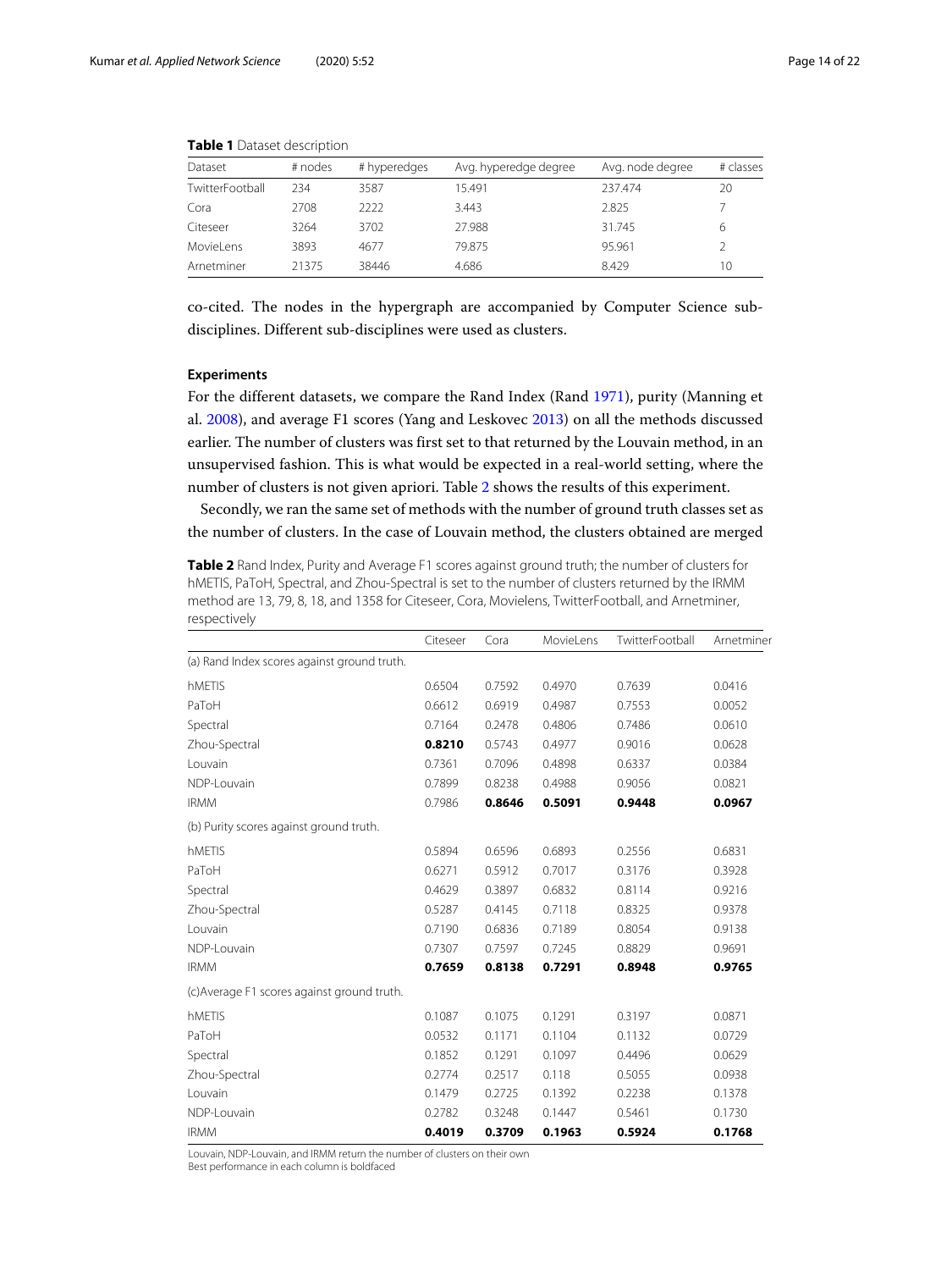using the post-processing technique explained earlier. The results of this experiment are given in Table [3.](#page-14-1) On some datasets, the *Louvain* method and IRMM return fewer clusters than the number of ground truth classes. In such cases, we do not report the results and leave the entries as "-."

We also plotted the results for varying number of clusters using the same methodology described above, to assess our method's robustness. The results are shown in Fig. [3.](#page-15-0) In all datasets but *Arnetminer*, we set the number of clusters to a minimum value such as two and then increase it by a factor of two. For *Arnetminer*, since the IRMM method returns a very large number of clusters, we set the initial number of clusters to ten and increase it by a factor of ten. For all datasets, the maximum number of clusters is set to the number of clusters returned by the IRMM method. On some datasets, *Louvain* and *NDP-Louvain* methods return a fewer number of clusters than IRMM. In such cases, the corresponding curves in Fig. [3](#page-15-0) are left truncated.

#### <span id="page-14-0"></span>**Results and analysis**

We show that the proposed methods - *NDP-Louvain* and IRMM perform consistently better on all the datasets (except on one dataset with RI measure). To test the robustness

| to the number of ground truth classes |          |        |                                                                                         |                 |            |  |  |
|---------------------------------------|----------|--------|-----------------------------------------------------------------------------------------|-----------------|------------|--|--|
|                                       | Citeseer | Cora   | MovieLens                                                                               | TwitterFootball | Arnetminer |  |  |
|                                       |          |        | (a) Rand Index scores; number of clusters set to the number of ground truth classes     |                 |            |  |  |
| hMETIS                                | 0.6891   | 0.7853 | 0.5028                                                                                  | 0.7697          | 0.3116     |  |  |
| PaToH                                 | 0.7312   | 0.7208 | 0.4984                                                                                  | 0.7618          | 0.1820     |  |  |
| Spectral                              | 0.7369   | 0.3117 | 0.4812                                                                                  | 0.7765          | 0.3762     |  |  |
| Zhou-Spectral                         | 0.8267   | 0.5845 | 0.5006                                                                                  | 0.9112          | 0.3851     |  |  |
| Louvain                               |          | 0.7096 | 0.4982                                                                                  |                 | 0.4198     |  |  |
| NDP-Louvain                           | 0.8197   | 0.8441 | 0.5119                                                                                  |                 | 0.5359     |  |  |
| <b>IRMM</b>                           | 0.8245   | 0.889  | 0.5347                                                                                  |                 | 0.5506     |  |  |
|                                       |          |        | (b) Cluster purity scores; number of clusters set to the number of ground truth classes |                 |            |  |  |
| hMETIS                                | 0.5249   | 0.6359 | 0.6914                                                                                  | 0.2354          | 0.2984     |  |  |
| PaToH                                 | 0.5724   | 0.6498 | 0.7139                                                                                  | 0.2419          | 0.2391     |  |  |
| Spectral                              | 0.4839   | 0.5819 | 0.7294                                                                                  | 0.7815          | 0.5169     |  |  |
| Zhou-Spectral                         | 0.5374   | 0.6115 | 0.742                                                                                   | 0.8191          | 0.5827     |  |  |
| Louvain                               |          | 0.7136 | 0.7364                                                                                  |                 | 0.4837     |  |  |
| NDP-Louvain                           | 0.7495   | 0.7441 | 0.7429                                                                                  |                 | 0.5968     |  |  |
| <b>IRMM</b>                           | 0.7732   | 0.779  | 0.7737                                                                                  |                 | 0.6173     |  |  |
|                                       |          |        | (c) Average F1 scores; number of clusters set to the number of ground truth classes     |                 |            |  |  |
| hMETIS                                | 0.1451   | 0.2611 | 0.4445                                                                                  | 0.3702          | 0.3267     |  |  |
| PaToH                                 | 0.071    | 0.1799 | 0.3239                                                                                  | 0.1036          | 0.2756     |  |  |
| Spectral                              | 0.2917   | 0.2305 | 0.2824                                                                                  | 0.4345          | 0.387      |  |  |
| Zhou-Spectral                         | 0.3614   | 0.2672 | 0.3057                                                                                  | 0.5377          | 0.4263     |  |  |
| Louvain                               |          | 0.2725 | 0.2874                                                                                  |                 | 0.4587     |  |  |
| NDP-Louvain                           | 0.3491   | 0.3314 | 0.3411                                                                                  |                 | 0.4948     |  |  |
| <b>IRMM</b>                           | 0.441    | 0.3966 | 0.4445                                                                                  |                 | 0.5299     |  |  |

<span id="page-14-1"></span>**Table 3** Rand Index, Purity and Average F1 scores against ground truth; the number of clusters is set to the number of ground truth classes

Citeseer, Cora, Movielens, TwitterFootball, and Arnetminer have 6, 7, 2, 20, and 10 classes, respectively. On some datasets, the Louvain and IRMM method return fewer clusters than the number of ground truth classes. In such cases, we do not report the results and leave the entries as "-

Best performance in each column is boldfaced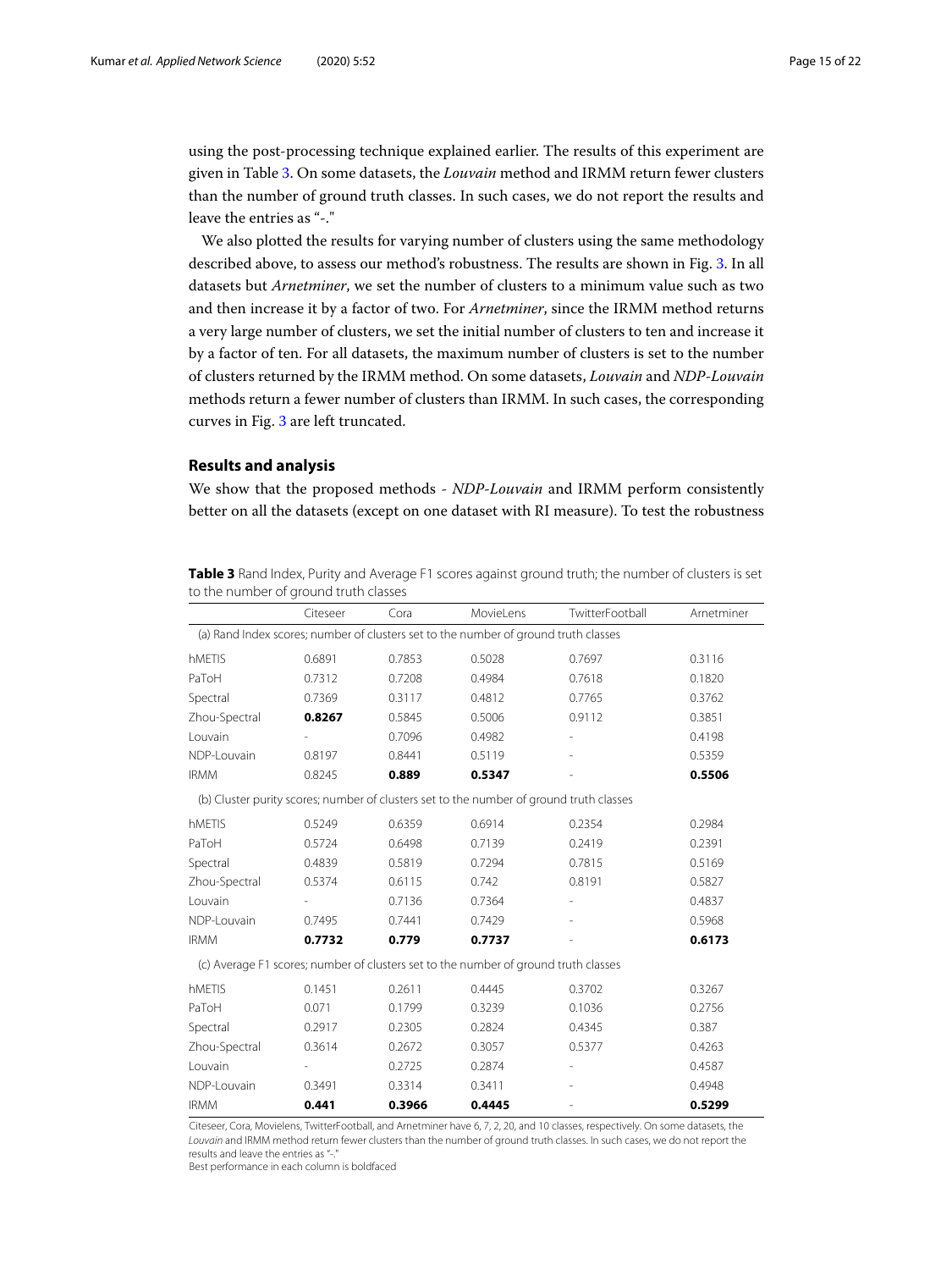

<span id="page-15-0"></span>of the proposed method, we vary the number of clusters and report the results in the latter half of the section. To investigate the effect of the reweighting scheme, we report the distribution of the sizes of hyperedges getting cut. This is followed by testing the scalability of the proposed algorithm against one of the competitive baseline. We will start by discussing the empirical evaluation of the proposed methods.

From the Tables [2](#page-13-1) and [3,](#page-14-1) it is evident that IRMM gives the highest cluster purity scores and average F1 scores across all the datasets and the highest Rand Index scores are obtained on all except *Citeseer* dataset. Besides the fact that IRMM significantly outperforms over other methods, we want to emphasize on the following two observations:

#### **Superior performance of hypergraph based methods:**

It is evident that hypergraph based methods perform consistently better than their clique based equivalents. Results indicate that *Zhou-Spectral* and *NDP-Louvain* are better than *Spectral* and *Louvain* respectively. Hence, preserving the super-dyadic structure helps in getting a better cluster assignment.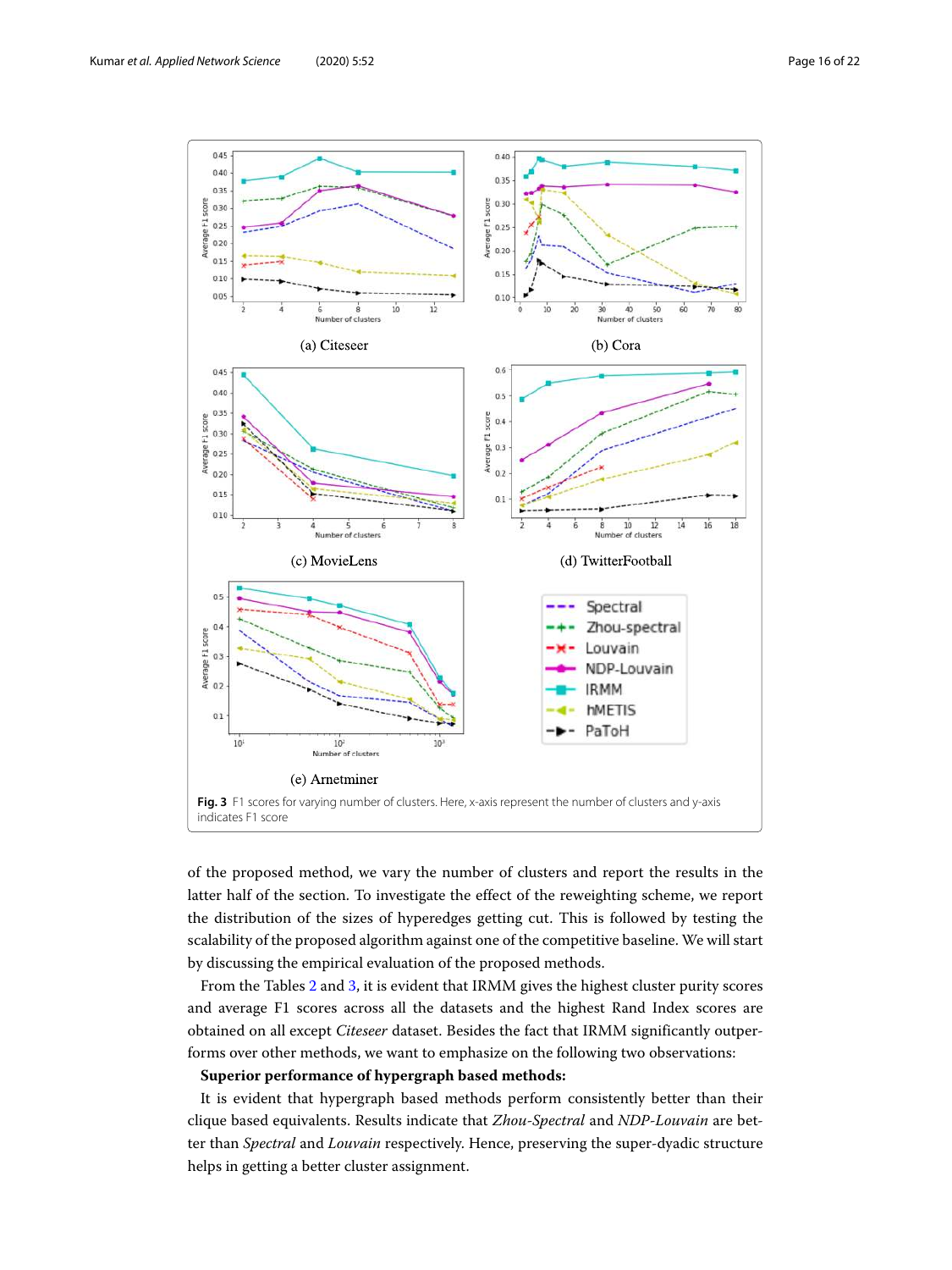#### **The proposed iterative reweighting scheme helps to boost up the performance:**

The proposed hyperedge reweighting scheme aids in the performance across all datasets. It must be noted that the first iteration of IRMM is the *NDP-Louvain* and IRMM performance is consistently better than the *NDP-Louvain* method, which shows that balancing the hyperedge cut enhances the cluster quality.

#### **Effect of reweighting on hyperedge cuts**

Consider a hyperedge that is cut; its nodes partitioned into different clusters. Looking at Eq. [6,](#page-9-1) we can see that  $w'(e)$  is minimized when all the partitions are of equal size, and maximized when one of the partitions is much larger than the other. The iterative reweighting procedure is designed to increase the number of hyperedges with balanced partitioning, and decrease the number of hyperedges with unbalanced partitioning. As iterations pass, hyperedges that are more unbalanced should be pushed into neighbouring clusters, and the hyperedges that lie between clusters should be more balanced.

We analyze the effect of hyperedge reweighting in Fig. [4.](#page-17-0) For each hyperedge, we find the relative proportion of the biggest partition and add them in the bins with interval size = 0.1. The plot illustrates the variation in the size of each bin over along with iterations.

relative size $(e) = \max_i$ number of nodes in cluster *i* number of nodes in the hyperedge *e*

If a hyperedge is a balanced cut, then the proportion of its largest partition is low; we call such hyperedges as *fragmented*. On the other hand, if a hyperedge has a very high proportion of its largest partition, then the hyperedge is not a balanced cut; we call such hyperedges as *dominated*.

On *TwitterFootball* dataset, the effect of reweighting is distinctly visible as the number of fragmented edges increases with iterations. This behavior confirms our intuition of achieving more balanced cuts with the proposed reweighting procedure. After four iterations, the method converges as we don't observe any change in the hyperedge distribution.

A similar trend is observed with the *Cora* dataset. Here, the number of fragmented edges fluctuate before their final convergence.

In the case of *Arnetminer* dataset, the change in fragmented and dominated edges is very minimal. One possible reason for such behavior could be its significantly large size as compared to the number of ground truth clusters.

In the case of *Citeseer* and *Movielens* datasets, we could not see the convergence in the change of hyperedge weights in a pre-fixed number of iterations. Though the number of hyperedges seems to fluctuate with iterations, the algorithm tries to find the best clustering at each step by using the *NDP-Louvain* algorithm. This results in the improved performance of the overall algorithm after following the refinement procedure.

Both in *Citeseer* and *Movielens* datasets, IRMM returns lesser number of clusters than *NDP-Louvain*. *NDP-Louvain* returns 16 clusters for *Citeseer* and 13 clusters for *Movielens* dataset. These number of clusters are reduced to 13 and 8 for *Citeseer* and *Movielens* datasets respectively. Thus, the refinement procedure tends to minimize the cut value along with cut-balacing.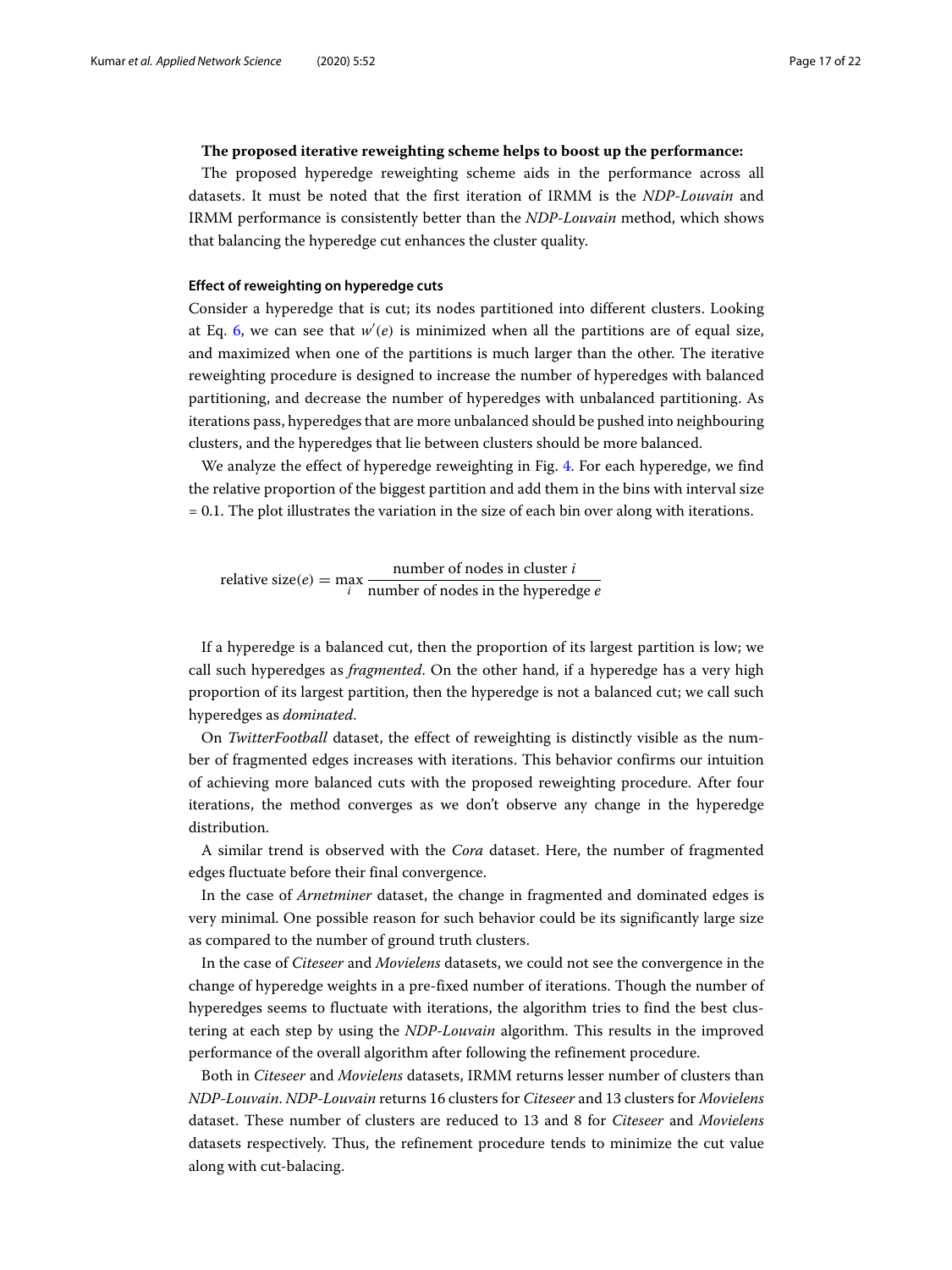

#### <span id="page-17-0"></span>**Scalability of the NDP-Louvain method**

To further motivate the extension of modularity maximization methods to the hypergraph clustering problem, we look at the scalability of the *NDP-Louvain* method against the strongest baseline, *Zhou-Spectral*. Table [4](#page-18-0) shows the CPU times<sup>[5](#page-17-1)</sup> for the *NDP-Louvain* and *Zhou-Spectral* on the real-world datasets. We see that while the difference is less pronounced on a smaller dataset like *TwitterFootball*, it is much greater on the larger datasets. In particular, the runtime on Arnetminer for *NDP-Louvain* is lower by a significant margin, not having to compute an expensive eigendecomposition.

<span id="page-17-1"></span> $5$ The runtime of IRMM is not reported as it is highly dependent on the number of iterations. For some datasets such as TwitterFootball and Cora, our method converged in 4 and 13 iterations, respectively. For remaining datasets, we experimented with the number of iterations set to 20.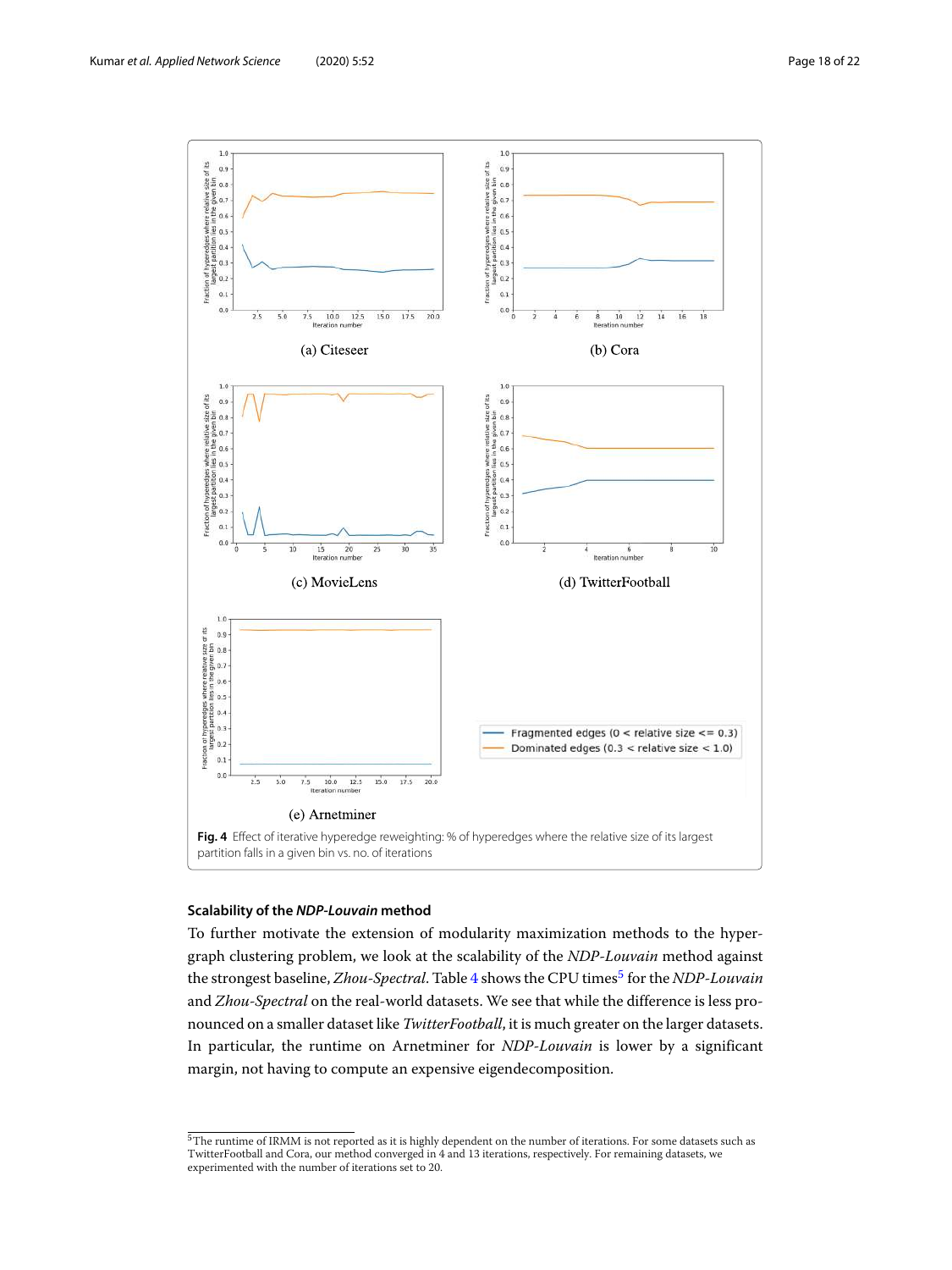<span id="page-18-0"></span>

|               | Citeseer | Cora  | MovieLens | TwitterFootball | Arnetminer |  |
|---------------|----------|-------|-----------|-----------------|------------|--|
| Zhou-Spectral | 84.16    | 4144  | 155.8     | 3.88            | 34790      |  |
| NDP-I ouvain  | 41 21    | 24.23 | 35.9      | 3.32            | 4311.2     |  |

Note: To compute the eigenvectors for spectral clustering based method, we use of the *eig(.)* function from MATLAB. The *eig(.)* function makes use of orthogonal similarity transformations to convert the matrix into upper Hessenberg matrix followed by QR algorithm to find its eigenvectors.

**Analysis on synthetic hypergraphs:** On the real-world data, modularity maximization showed improved scalability as the dataset size increased. To evaluate this trend, we compared the CPU times for the *Zhou-Spectral* and *NDP-Louvain* methods on synthetic hypergraphs of different sizes. For each hypergraph, we first ran *NDP-Louvain* and found the number of clusters returned, then ran the *Zhou-Spectral* method with the same number of clusters.

Following the hypergraph generation method used in EDRW: Extended Discriminative Random Walk<sup>[6](#page-18-1)</sup> (Satchidanand et al. [2015\)](#page-20-26), we generated hypergraphs with 2 classes and a homophily of 0.4 (40% of the hyperedges deviate from the expected class distribution). The hypergraph followed a modified power-law distribution, where 75% of its hyperedges contained less than 3% of the nodes, 20% of its hyperedges contained 3%-50% of the nodes, and the remaining 5% contained over half the nodes in the dataset. To generate a hypergraph, we first set the number of hyperedges to 1.5 times the number of nodes. For each hyperedge, we sampled its size *k* from the modified power-law distribution and chose *k* different nodes based on the homophily of the hypergraph. We generated hypergraphs of sizes ranging from 1000 nodes up to 10000 nodes, at intervals of 500 nodes.

Figure [5](#page-19-1) shows how the CPU time varies with the number of nodes, on the synthetic hypergraphs generated as given above.

While *NDP-Louvain* is shown to run consistently faster than *Zhou-Spectral* for the same number of nodes, the difference increases as the hypergraph grows larger. In Fig. [5,](#page-19-1) this is shown by the widening in the gap between the two curves as the number of nodes increases.

#### **Conclusion and future directions**

<span id="page-18-1"></span>In this paper, we have defined the problem of clustering on hypergraphs and state challenges involved to solve it. We start with defining a null model for the graphs generated by the hypergraph reduction and theoretically show its equivalence to the configuration model defined for weighted undirected graphs. Our proposed graph reduction technique preserves the node degree sequence of the actual hypergraph. After reducing the hypergraph to a graph, we apply the Louvain algorithm to find clusters. We have motivated the problem of balancing the hypergraph cuts and provided an iterative solution for the same. Our extensive set of experiments demonstrates the supremacy of the proposed methods over state-of-the-art approaches. The promising results confirm the need for hypergraph modeling and open up new directions for further research. The proposed graph reduction technique can be used for different tasks such as node classification, link prediction, node representation learning, etc., that are left as the avenues of future research.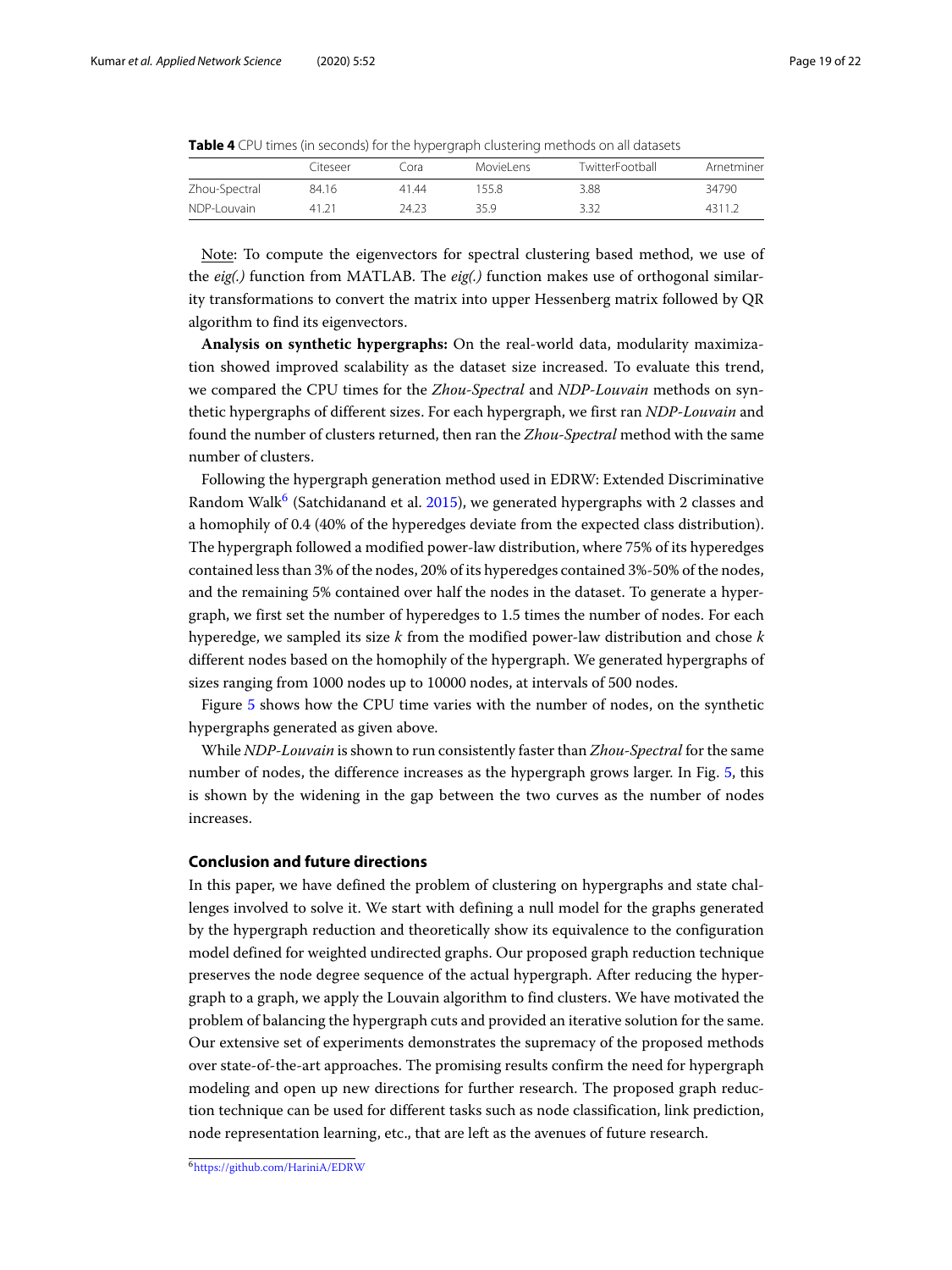

#### <span id="page-19-1"></span>**Abbreviations**

IRMM: Iteratively reweighted modularity maximization; NDP-Louvain: Node degree preserving Louvain; EDRW: Extended discriminative random walk

#### **Acknowledgements**

We would like to thank Manikandan Narayanan and Deepak Maurya for their valuable suggestions.

#### **Authors' contributions**

TK, SV, SP and BR contributed to the mathematical analysis, design of algorithms and the experimental design. TK with assistance from SV, led the implementation. HA contributed to the inception of the graph reduction and hyperedge reweighting methods. All the authors contributed to the discussions. TK and SV wrote the initial manuscript and all authors edited, read and approved the final manuscript.

#### **Funding**

This work was partially supported by Intel research grant RB/18-19/CSE/002/INTI/BRAV to BR. SP would like to acknowledge the United States National Science Foundation under grants: SES-1949037 CCF-1629548 and EAR-1520870; and the United States National Institutes of Health under the grant: NIH-1R01 HD088545-01A1. Any opinions, findings, and conclusions or recommendations expressed in this material are those of the author(s) and do not necessarily reflect the views of the funding agencies.

#### **Availability of data and materials**

The code and sample data is available at [github.com/tarunkumariitm/IRMM.](https://github.com/tarunkumariitm/IRMM)

#### **Competing interests**

The authors declare that they have no competing interests.

#### **Author details**

<sup>1</sup> Robert Bosch Centre for Data Science and AI, Chennai, India. <sup>2</sup> Department of Computer Science and Engineering, Indian Institute of Technology Madras, Chennai, India. <sup>3</sup>Present Address: Currently at University of Massachusetts Amherst, Amherst, Massachusetts, USA. <sup>4</sup>Present Address: Currently at Google, Bangalore, India. <sup>5</sup>Department of Computer Science and Engineering, The Ohio State University, Columbus, USA.

#### Received: 17 March 2020 Accepted: 4 August 2020 Published online: 20 August 2020

#### **References**

<span id="page-19-0"></span>Agarwal S, Branson K, Belongie S (2006) Higher order learning with graphs. In: ICML'06: Proceedings of the 23rd International Conference on Machine Learning. Association for Computing Machinery, New York. pp 17–24. [https://](https://doi.org/10.1145/1143844.1143847) [doi.org/10.1145/1143844.1143847](https://doi.org/10.1145/1143844.1143847)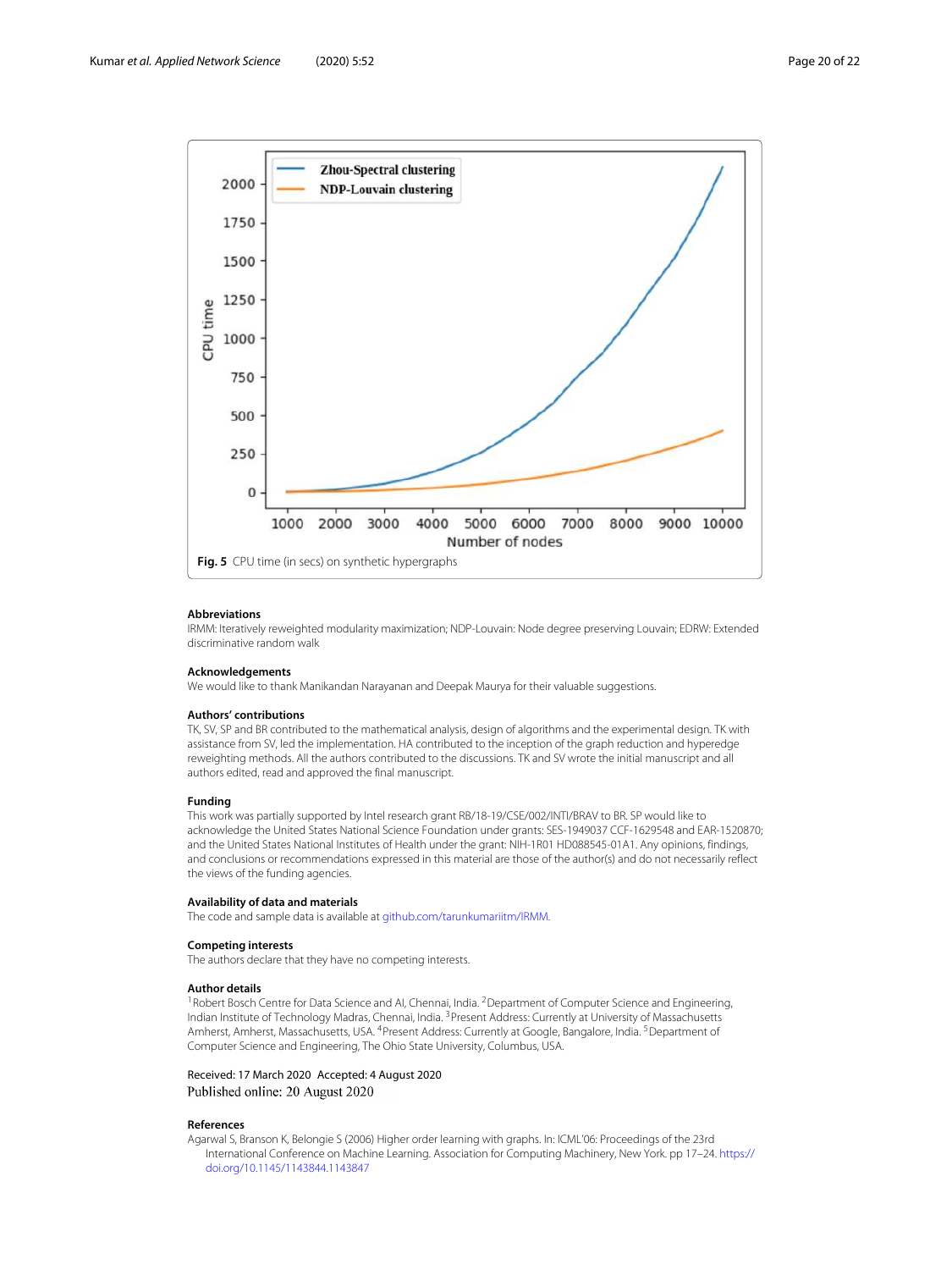<span id="page-20-15"></span>Agarwal S, Lim J, Zelnik-Manor L, Perona P, Kriegman D, Belongie S (2005) Beyond pairwise clustering. In: 2005 IEEE Computer Society Conference on Computer Vision and Pattern Recognition (CVPR'05), vol. 2. IEEE Computer Society, USA. pp 838–8452. <https://doi.org/10.1109/CVPR.2005.89>

<span id="page-20-20"></span>Blondel VD, Guillaume J-l, Lambiotte R, Lefebvre E (2008) Fast unfolding of communities in large networks. J Stat Mech Theory Exp 2008(10):10008. <https://iopscience.iop.org/article/10.1088/1742-5468/2008/10/P10008/meta>

<span id="page-20-29"></span>Bolla M, Bullins B, Chaturapruek S, Chen S, Friedl K (2015) Spectral properties of modularity matrices. Linear Algebra Appl 473:359–376

<span id="page-20-1"></span>Bretto A, et al. (2013) Hypergraph Theory: An Introduction. Springer Publishing Company, Incorporated. [https://dl.acm.](https://dl.acm.org/doi/book/10.5555/2500991) [org/doi/book/10.5555/2500991](https://dl.acm.org/doi/book/10.5555/2500991)

<span id="page-20-14"></span>Bulo SR, Pelillo M (2013) A game-theoretic approach to hypergraph clustering. IEEE Trans Pattern Anal Mach Intell 35(6):1312–1327

<span id="page-20-22"></span><span id="page-20-7"></span>Chodrow PS (2019) Configuration models of random hypergraphs and their applications. arXiv preprint arXiv:1902.09302 Chodrow P, Mellor A (2019) Annotated hypergraphs: Models and applications. arXiv preprint arXiv:1911.01331 Chung F, Lu L (2002) Connected components in random graphs with given expected degree sequences. Ann Comb

<span id="page-20-23"></span>6(2):125–145

<span id="page-20-31"></span><span id="page-20-25"></span>Clauset A, Newman ME, Moore C (2004) Finding community structure in very large networks. Phys Rev E 70(6):066111 Courtney OT, Bianconi G (2016) Generalized network structures: The configuration model and the canonical ensemble of simplicial complexes. Phys Rev E 93(6):062311

<span id="page-20-32"></span>Ding C, He X (2002) Cluster merging and splitting in hierarchical clustering algorithms. In: 2002 IEEE International Conference on Data Mining, 2002. Proceedings. IEEE Computer Society, USA. pp 139–146. [https://dl.acm.org/doi/10.](https://dl.acm.org/doi/10.5555/844380.844756) [5555/844380.844756](https://dl.acm.org/doi/10.5555/844380.844756)

<span id="page-20-12"></span>Estrada E, Rodriguez-Velazquez JA (2005) Complex networks as hypergraphs. arXiv preprint physics/0505137 Fasino D, Tudisco F (2016) Generalized modularity matrices. Linear Algebra Appl 502:327–345

<span id="page-20-30"></span><span id="page-20-6"></span>Feng F, He X, Liu Y, Nie L, Chua T-S (2018) Learning on partial-order hypergraphs. In: Proceedings of the 2018 World Wide Web Conference. WWW '18. International World Wide Web Conferences Steering Committee, Republic and Canton of Geneva, Switzerland. pp 1523–1532

<span id="page-20-24"></span>Giusti C, Ghrist R, Bassett DS (2016) Two's company, three (or more) is a simplex. J Comput Neurosci 41(1):1–14

<span id="page-20-33"></span>Greene D, Sheridan G, Smyth B, Cunningham P (2012) Aggregating content and network information to curate twitter user lists. In: Proceedings of the 4th ACM RecSys Workshop on Recommender Systems and the Social Web. RSWeb '12. ACM, New York. pp 29–36

<span id="page-20-27"></span>Hadley SW, Mark BL, Vannelli A (1992) An efficient eigenvector approach for finding netlist partitions. IEEE Trans Comput Aided Des Integr Circ Syst 11(7):885–892

<span id="page-20-9"></span>Kaminski B, Poulin V, Prałat P, Szufel P, Théberge F (2019) Clustering via hypergraph modularity. PLoS ONE ´ 14(11):e0224307. <https://journals.plos.org/plosone/article?id=10.1371/journal.pone.0224307>

<span id="page-20-8"></span>Karypis G, Kumar V (1998) A fast and high quality multilevel scheme for partitioning irregular graphs. SIAM J Sci Comput 20(1):359–392

<span id="page-20-10"></span>Kim S, Nowozin S, Kohli P, Yoo CD (2011) Higher-order correlation clustering for image segmentation. In: Advances in Neural Information Processing Systems. Curran Associates Inc., Red Hook. pp 1530–1538

<span id="page-20-2"></span>Klamt S, Haus U-U, Theis F (2009) Hypergraphs and cellular networks. PLoS Comput Biol 5(5):e1000385. [https://journals.](https://journals.plos.org/ploscompbiol/article?id=10.1371/journal.pcbi.1000385) [plos.org/ploscompbiol/article?id=10.1371/journal.pcbi.1000385](https://journals.plos.org/ploscompbiol/article?id=10.1371/journal.pcbi.1000385)

<span id="page-20-4"></span>Kumar T, Darwin K, Parthasarathy S, Ravindran B (2020) HPRA: Hyperedge prediction using resource allocation. In: 12th ACM Conference on Web Science. Association for Computing Machinery, New York. pp 135–143. [https://doi.org/10.](https://doi.org/10.1145/3394231.3397903) [1145/3394231.3397903](https://doi.org/10.1145/3394231.3397903)

<span id="page-20-21"></span>Kumar T, Vaidyanathan S, Ananthapadmanabhan H, Parthasarathy S, Ravindran B (2019) A new measure of modularity in hypergraphs: Theoretical insights and implications for effective clustering. In: International Conference on Complex Networks and Their Applications. Springer International Publishing, Cham. pp 286–297. [https://link.springer.com/](https://link.springer.com/chapter/10.1007/978-3-030-36687-2_24) [chapter/10.1007/978-3-030-36687-2\\_24](https://link.springer.com/chapter/10.1007/978-3-030-36687-2_24)

<span id="page-20-13"></span>Leordeanu M, Sminchisescu C (2012) Efficient hypergraph clustering. In: Lawrence ND, Girolami M (eds). Proceedings of the Fifteenth International Conference on Artificial Intelligence and Statistics. Proceedings of Machine Learning Research, vol. 22. PMLR, La Palma. pp 676–684

<span id="page-20-16"></span>Liu H, Latecki LJ, Yan S (2010) Robust clustering as ensembles of affinity relations. In: Advances in Neural Information Processing Systems

<span id="page-20-11"></span>Liu D-R, Wu M-Y (2001) A hypergraph based approach to declustering problems. Distrib Parallel Databases 10(3):269–288 Louis A (2015) Hypergraph markov operators, eigenvalues and approximation algorithms. In: Proceedings of the

<span id="page-20-18"></span><span id="page-20-3"></span>Forty-seventh Annual ACM Symposium on Theory of Computing. STOC '15. ACM, New York. pp 713–722 Lung RI, Gaskó N, Suciu MA (2018) A hypergraph model for representing scientific output. Scientometrics 117(3):1361–1379

<span id="page-20-35"></span><span id="page-20-19"></span>Manning CD, Schütze H, Raghavan P (2008) Introduction to information retrieval. Cambridge University Press, USA Newman ME (2006) Modularity and community structure in networks. Proc Natl Acad Sci 103(23):8577–8582 Newman ME (2010) Networks: An Introduction. Oxford University Press, Inc., New York

<span id="page-20-28"></span><span id="page-20-17"></span>Ng AY, Jordan MI, Weiss Y (2002) On spectral clustering: Analysis and an algorithm. In: Advances in Neural Information Processing Systems. MIT Press, Cambridge. pp 849–856

<span id="page-20-34"></span><span id="page-20-5"></span>Rand WM (1971) Objective criteria for the evaluation of clustering methods. J Am Stat Assoc 66(336):846–850 Saito S, Mandic D, Suzuki H (2018) Hypergraph p-laplacian: A differential geometry view. In: AAAI Conference on Artificial Intelligence. AAAI Press. <http://dblp.unitrier.de/db/conf/aaai/aaai2018.html#SaitoMS18>

<span id="page-20-0"></span>Sankar V, Ravindran B, Shivashankar S (2015) Ceil: A scalable, resolution limit free approach for detecting communities in large networks. In: Twenty-Fourth International Joint Conference on Artificial Intelligence. AAAI Press, Buenos Aires. <https://dl.acm.org/doi/10.5555/2832415.2832540>

<span id="page-20-26"></span>Satchidanand SN, Ananthapadmanaban H, Ravindran B (2015) Extended discriminative random walk: a hypergraph approach to multi-view multi-relational transductive learning. In: Twenty-Fourth International Joint Conference on Artificial Intelligence. AAAI Press, Buenos Aires. <https://dl.acm.org/doi/10.5555/2832747.2832778>